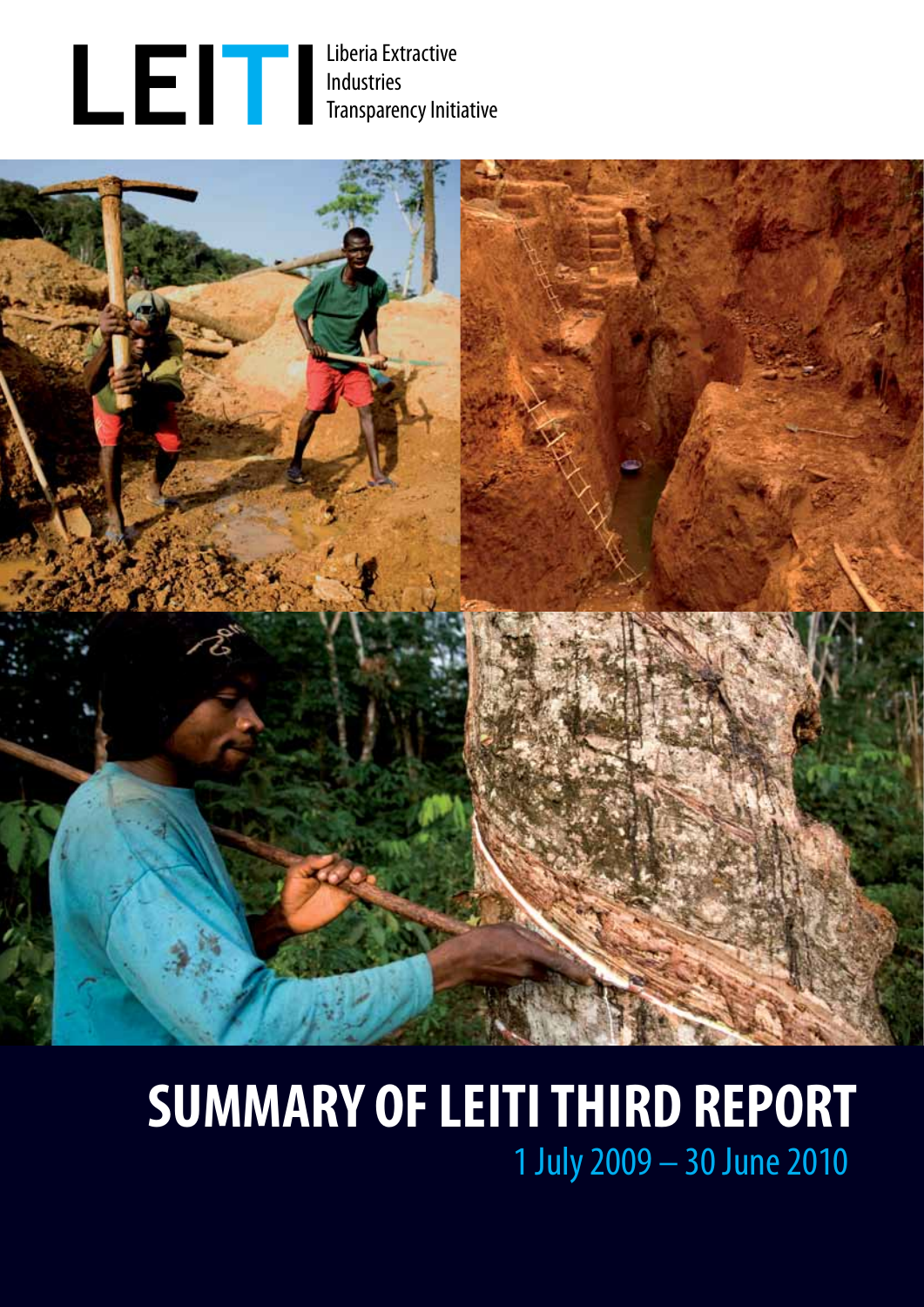### **LEITI MULTI-STAKEHOLDERS STEERING GROUP**

### **Government of Liberia**

- 1. Ministry of Finance Chair
- 2. Ministry of Lands, Mines & Energy Co-chair
- 3. Ministry of Internal Affairs (MIA)
- 4. Forestry Development Authority (FDA)
- 5. National Oil Company of Liberia (NOCAL)
- 6. Ministry of Agriculture

#### **National Legislature**

- 1. The Liberian Senate
- 2. The Honorable House of Representatives

#### **Civil Society Organizations**

- 1. Publish What You Pay (PWYP)
- 2. Federation of Liberian Youth (FLY)
- 3. National Traditional Council of Liberia (NTCL)
- 4. Gold & Diamond Miners Workers Union of Liberia
- 5. Gold & Diamond Brokers & Dealers Association

#### **Private Sector**

- 1. ArcelorMittal
- 2. Chevron
- 3. BHP Billiton
- 4. Liberia Timber Association (LTA)

#### **Development Partners**

- 1. World Bank (WB)
- 2. International Monetary Fund (IMF)
- 3. United Nations Development Program (UNDP)
- 4. UK's Department for International Development (DfID)
- 5. United States Government
- 6. United Nations Mission in Liberia (UNMIL)
- 7. Deutsche Gesellschaft für Internationale Zusammenarbeit (GIZ)
- 8. African Development Bank (ADB)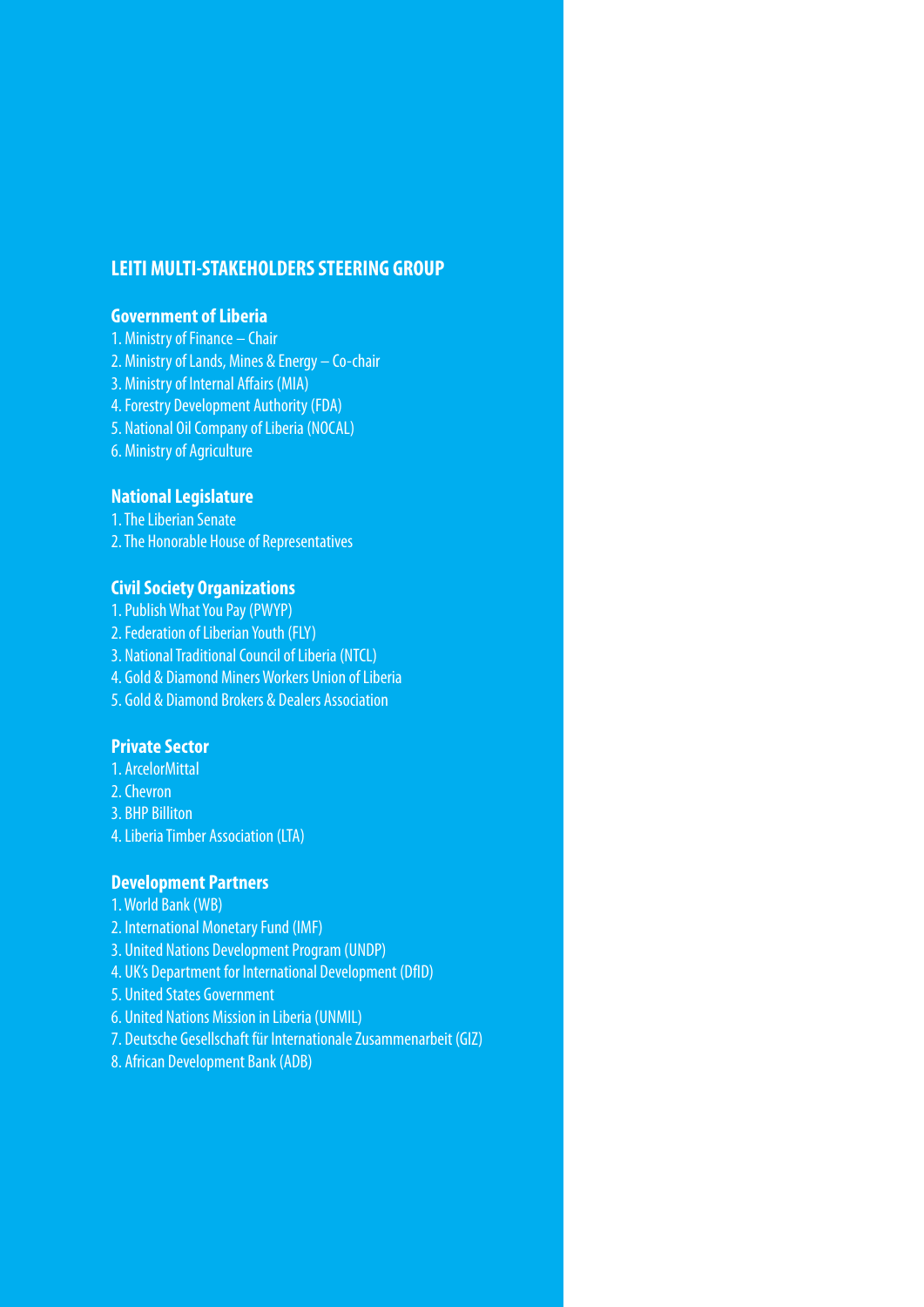# **PART-1: NARRATIVE**

### 1.1 INTRODUCTION

This is a summary document to the 3rd reconciliation report on payments made to the Government of Liberia (GOL) by companies operating in the mining, oil, forestry, and agriculture sectors and the GOL receipts of revenues received from these companies. The reconciliation exercise has the following key objectives: serving as a source document for the Government and people of Liberia, and the world at large of the financial benefits that are accrued from the four sectors under review; helping the Government and people of Liberia to recognise the potential positive contribution that forest, agriculture, oil, and mineral resources can make to the economic and social development of Liberia; and meeting a partial fulfilment of the requirements of the EITI international.

### 1.2 BACKGROUND

The third reconciliation report of the Liberia Extractive Industries Transparency Initiative (LEITI) covers July 1, 2009 thru June 30, 2010. The report which was completed by a commissioned independent auditing firm, Moore Stephens, LLP (Administrators), undertook its field work (collection, analysis and reconciliation of data) from November 1, 2010 to December 16, 2010. Upon completing the field work, the administrators presented their initial findings to the Multi-Stakeholder Group (MSG) of LEITI. The final draft document (combining data and narrative with recommendations) was completed late February 2011.

### 1.3 ANNUAL EITI REPORT

The EITI is a global standard implemented locally in approximately 33 countries. The process of the Initiative sets out 12 principles and 6 criteria which implementing countries are required to uphold. One of the requirements is the production of an annual EITI Report which shows, but is not limited to, material payments made to host government by companies in the mining, oil, and in the case of Liberia, agriculture and forestry industries are included. It is noteworthy that total payments and receipts also include business licences made by diamond and gold dealers and brokers, and payments by pit-sawers.

The LEITI was established in 2007 as a project and became an autonomous agency in 2009 by an Act of the Liberian Legislature. This Report is the Third EITI Report for Liberia. A review of the last two reports showed improvements in style, content, and quality notwithstanding the capacity for improvement.

The process leading up to the final LEITI 3rd Reconciliation Report progressed in the following order:

- Convened two inter-active workshops for stakeholders/reporting sectors
- Employed good practice procurement procedures which led to contracting an independent auditing firm to undertake data reconciliation and the preparation of a full report
- A workshop was convened by the Reconcilers for reporting companies and government ministries and line agencies.
- The template, approved by MSG was distributed to reporting stakeholders with instructions and submission date.
- Compilation, analysis, and reconciliation of data from companies and government
- Submission of a full report to the MSG for consideration
- Approval, printing, publication and distribution of the Report

### 1.4 ANALYSIS OF DATA

During the period under review, the report shows that one-hundred-twenty-one (121) taxpayers in the mining, oil, agriculture and forestry sectors made payments to the Government of Liberia. Of this number, seventy-one (71)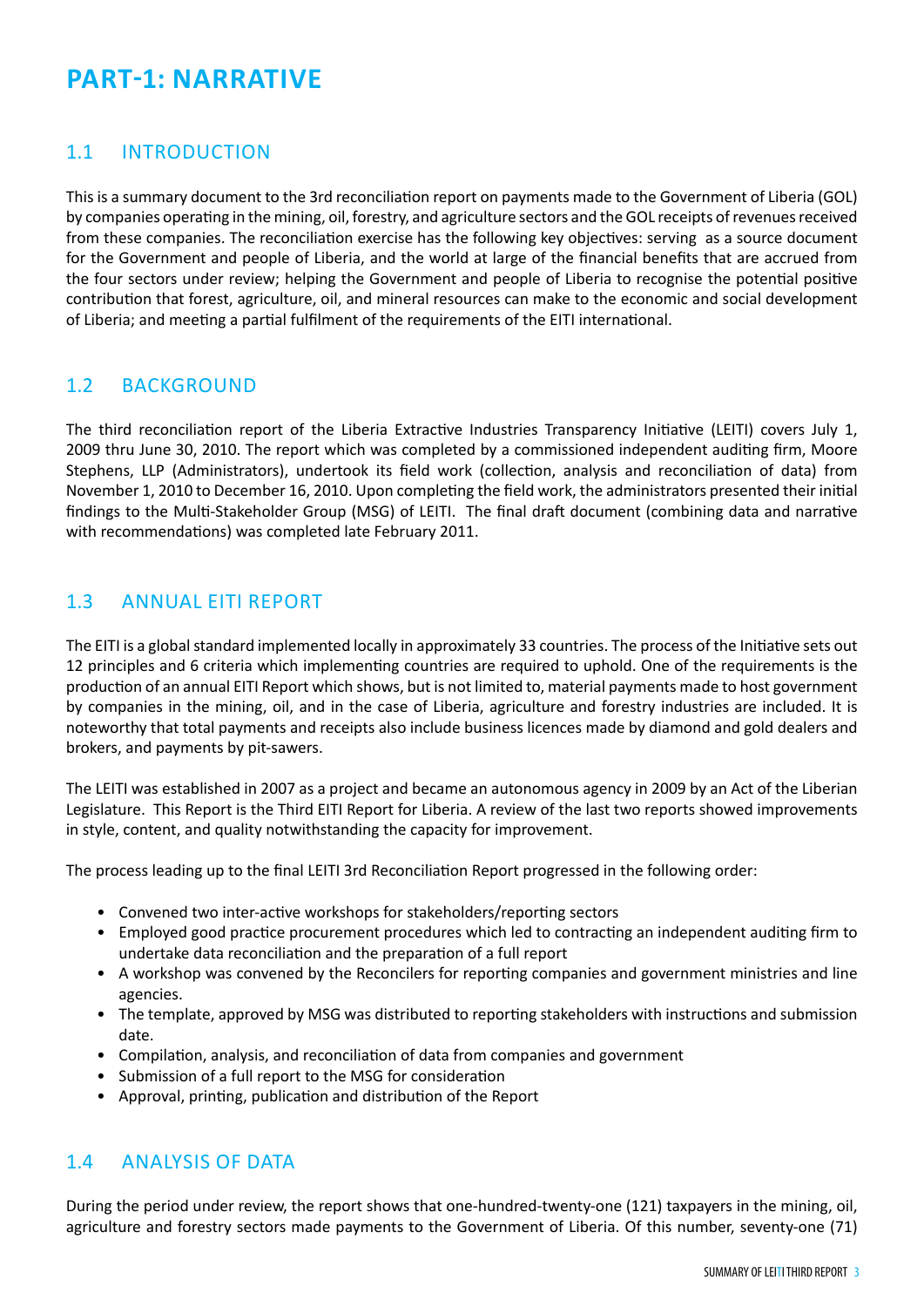submitted templates to the Administrator commissioned by LEITI to undertake the 3rd LEITI Report. A breakdown of taxpayers that submitted templates are shown below:

| <b>SECTOR</b> | <b>COUNT</b> | <b>PERCENT</b> |
|---------------|--------------|----------------|
| Mining        | 34           | 48%            |
| Forestry      | 19           | 27%            |
| Agriculture   | 12           | 17%            |
| 0il           | 6            | 8%             |
| <b>TOTAL</b>  | 71           | 100%           |

**Companiesthatsubmitted templates by Sector**



Exhibit 1.1 *Taxpayers that submited templates*

Fifty (50) companies out of the 121 companies in the extractive sectors did not submit reporting templates, but templates were submitted by the government for these companies. A breakdown is shown below:

| <b>SECTOR</b> | <b>COUNT</b> | <b>PERCENT</b> |
|---------------|--------------|----------------|
| Mining        | 44           | 88%            |
| Forestry      |              | 4%             |
| Agriculture   |              | 4%             |
| <b>Others</b> |              | 4%             |
| TOTAL         | 50           | 100%           |

**COMPANIES THAT DID NOT SUBMIT TEMPLATES BY SECTOR** 



Exhibit 1.3 *Taxpayers that did not submit templates*

Below is a three-year illustration of taxpayers that are registered and those actually submitting templates in compliance with requirement:



Exhibit 1.5

Below is a three-year illustration of payments made by taxpayers and receipts confirmed by government ministries and agencies.



Exhibit 1.6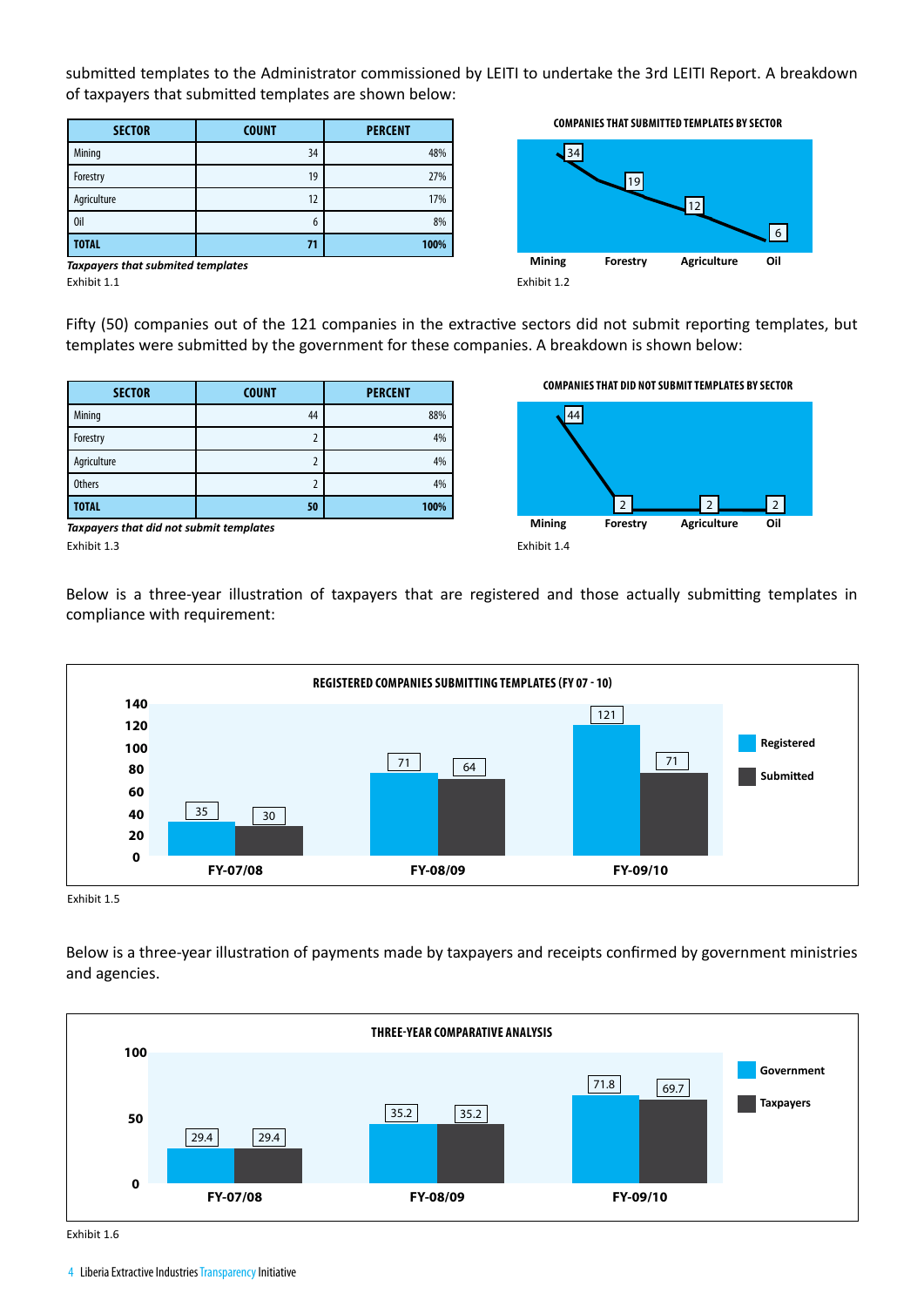Financial data in the tables and graphs under section 1.5 and 1.6 represent figures after reconciliation by the independent administrator.

Distribution by sectors of reconciled payments and receipts in United States Dollars submitted by taxpayers and government/MOF respectively, for the period under review (July 1, 2009 - June 30, 2010) is set out below:

| <b>SECTOR</b>                 | <b>TAXPAYERS (USD)</b> | <b>GOVERNMENT (USD)</b> | <b>DIFFERENCE (USD)</b> | <b>PERCENT</b> |
|-------------------------------|------------------------|-------------------------|-------------------------|----------------|
| Mining                        | 37,082,120             | 38,382,860              | (1,300,740.00)          | $-3.4%$        |
| Forestry                      | 11,504,265             | 12,177,453              | (673, 188.00)           | $-5.5%$        |
| Agriculture                   | 12,098,270             | 12,299,858              | (201, 588.00)           | $-1.6%$        |
| 0il                           | 9,036,042              | 9,035,942               | 100.00                  | 0.0%           |
| <b>TOTAL</b>                  | 69,720,697             | 71,896,113              | (2, 175, 416.00)        | $-3.0%$        |
| <b>PRIOR YEAR (2008-2009)</b> | 35,280,234             | 35,425,230              | (144, 996.00)           | $-0.4%$        |

Exhibit 1.7

The excess in government receipts over companies declared payments in the amount of USD 2.18 million is broken down as follows:

|                               |                                 |                                                            | <b>NONE SUBMISSION OF TEMPLATES</b> |                                                                           |                                                   |
|-------------------------------|---------------------------------|------------------------------------------------------------|-------------------------------------|---------------------------------------------------------------------------|---------------------------------------------------|
| <b>SECTOR</b>                 | <b>Difference</b><br><b>USD</b> | <b>With Disccontinued</b><br><b>Activity</b><br><b>USD</b> | <b>Still Active</b><br><b>USD</b>   | <b>Differences in Tem-</b><br>plated Submitted by<br><b>Taxpayers USD</b> | <b>Amount Not Reconciled</b><br>(*)<br><b>USD</b> |
| Mining                        | (1,300,740)                     | (249, 948)                                                 | (860, 144)                          | 9,863                                                                     | (200, 511)                                        |
| Forestry                      | (673, 188)                      | (74, 811)                                                  | (970)                               | 6,497                                                                     | (603, 904)                                        |
| Agriculture                   | (201, 588)                      |                                                            | (202, 455)                          | 867                                                                       |                                                   |
| 0il                           | 100                             |                                                            |                                     | 100                                                                       |                                                   |
| <b>TOTAL</b>                  | (2, 175, 416)                   | (324, 759)                                                 | (1,063,569)                         | 17,327                                                                    | (804, 415)                                        |
| <b>PRIOR YEAR (2008-2009)</b> | (144, 996)                      | (205, 631)                                                 |                                     | 60,635                                                                    |                                                   |

Exhibit 1.8

### 1.5 UNRESOLVED DISCREPANCIES

The rationale behind the requirement for governments participating in the EITI process to hire independent Administrators to undertake the reconciliation process is to demonstrate transparency and increase credibility. It is also intended to resolve as much as possible, any variations that may exist between payments made and revenue receipts.

The independent Administrators worked relentlessly to reconcile an initial variance of over \$15M or 21% between total payments and receipts. Their efforts substantially reduced the disparity to a more acceptable level of over \$17k or 0.02%. Naturally, our target and concerted efforts were geared toward achieving a difference of zero.

### 1.6 RECOMMENDATIONS

LEITI lacks a comprehensive database of companies operating in the extractive industries. There is a need to collaborate with line ministries and agencies to ensure a functional database of existing and new entrants to the extractive sectors. Other areas of concern include the need for reporting companies and GOL to submit audit certificates along with templates, and the timeliness of reporting.

<sup>(\*)</sup> Most amounts reported by the Government are reconcilable because they relate to individual taxpayers, but some amounts are not reconcilable because they relate to figures reported in respect of grouping of many taxpaye shown as one consolidated figure. Accordingly, the differences totalling USD 804,415 arising from these irreconcilable amounts cannot be considered to be a true difference as such. Nevertheless, we report them for the sake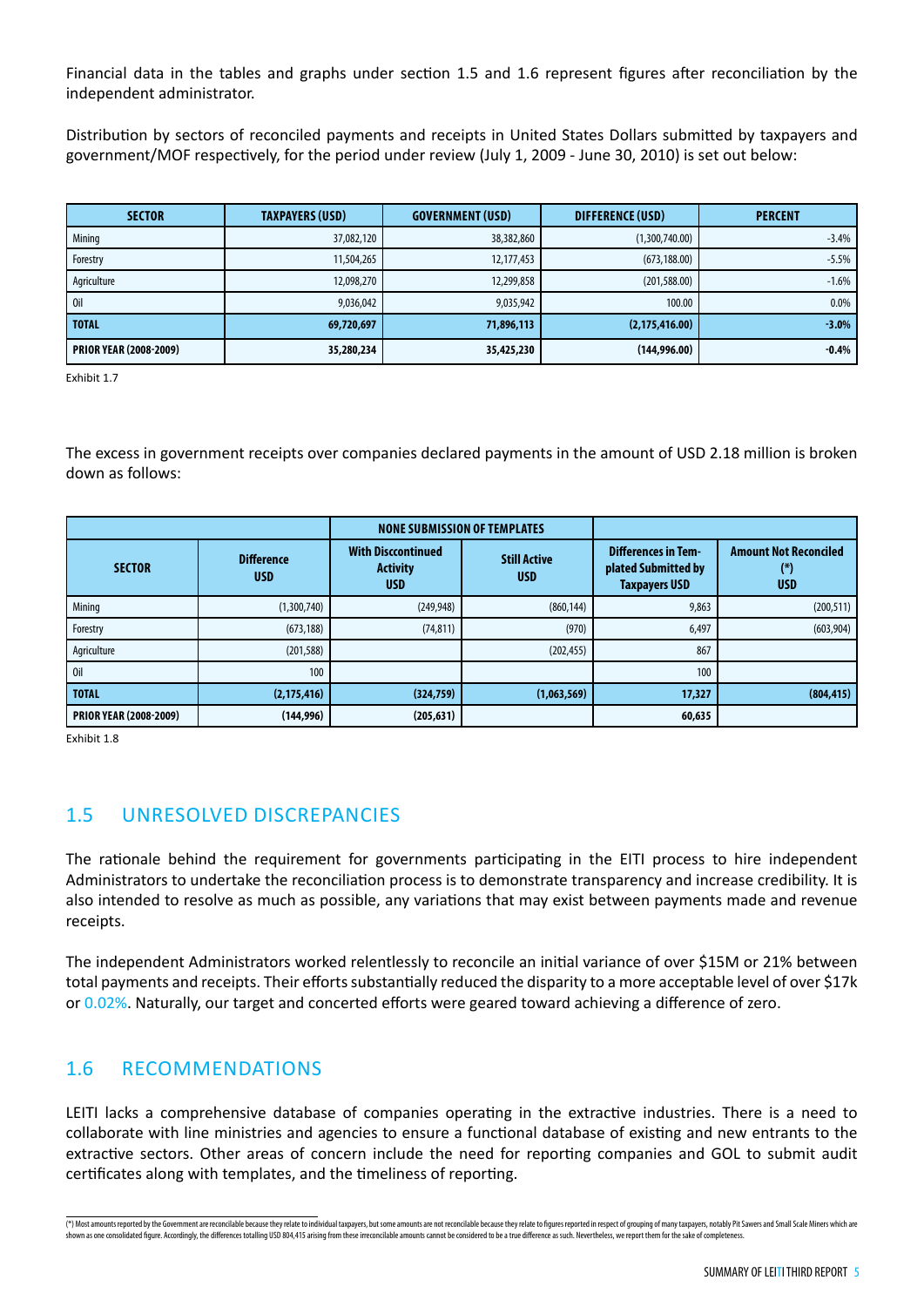### 1.7 GAC COMMENTS

The General Auditing Commission (GAC) audited the reports of revenue collections by relevant government ministries and agencies from companies operating in the mining, oil, forestry, and agriculture sectors of Liberia for Fiscal year 2009/2010, as part of the Third LEITI Report preparation process.

At the end of the audit exercise, the Auditor General was unable to express an opinion on the financial templates presented by the Government agencies. According to the Reconcilers the Auditor General was unable to obtain adequate audit evidence.

Notwithstanding the Auditor General's observation, the MSG approved the Third LEITI Report at its December 13th, 2011 extraordinary sitting and resolved that issues raised by the Auditor General's report would be addressed during the preparation of the fourth LEITI Report. The decision was primarily based on the fact that matters raised by the Auditor General on the "amount due" and "amount paid" were local requirements that did not affect the international EITI reporting guidelines.

### 1.8 IMPLEMENTATION

Based on recommendations from the second and third reports the LEITI Secretariat has been coordinating activities with relevant ministries and line agencies to ensure all existing companies in the extractive sectors are dully registered with the LEITI. Further, that new entrants' registration with the LEITI becomes an integral part of the business registration process.

# **PART-2: Reconciled tax data and government receipts on the four Reporting Sectors**

### **MINING SECTOR**

| <b>Tax Name</b>                                 | <b>Vision Incorporated</b> |           | <b>Royal Company</b> |            | <b>Thackett Mining</b><br>Incorporated |        | <b>Pedra Corporation</b><br>(Pedra Mining Company) |           |
|-------------------------------------------------|----------------------------|-----------|----------------------|------------|----------------------------------------|--------|----------------------------------------------------|-----------|
| <b>Common Taxes and Fees</b><br>(as applicable) | <b>Company</b>             | Gol       | <b>Company</b>       | <b>Gol</b> | <b>Company</b>                         | Gol    | <b>Company</b>                                     | GoL       |
| Corporate Profits Tax/Turnover Tax              |                            |           | 2,200.00             | 2,200.00   |                                        |        | 1,200.00                                           | 1,200.00  |
| <b>Business Registration</b>                    | 900.00                     | 900.00    | 800.00               | 800.00     | 900.00                                 | 900.00 | 1,800.00                                           | 1,800.00  |
| Operational/Professional License                |                            |           |                      |            | 60.00                                  | 60.00  | 120.00                                             | 120.00    |
| Vehicle Registraton                             |                            |           | 200.00               | 200.00     |                                        |        |                                                    |           |
| <b>Resident Permit</b>                          |                            |           | 100.00               | 100.00     |                                        |        |                                                    |           |
| Fire certificate                                | 4.29                       | 4.29      | 8.57                 | 8.57       |                                        |        |                                                    |           |
| <b>Work Permits</b>                             |                            |           | 1,400.00             | 1,400.00   |                                        |        |                                                    |           |
| Personal Income withholding                     |                            |           | 768.00               | 768.00     |                                        |        |                                                    |           |
| Rent/Lease                                      |                            |           | 400.00               | 400.00     |                                        |        |                                                    |           |
| <b>Sector Specific</b>                          |                            |           |                      |            |                                        |        |                                                    |           |
| <b>Surface Rental</b>                           |                            |           |                      |            |                                        |        | 29,801.00                                          | 29,801.00 |
| <b>Dealer License</b>                           | 20,000.00                  | 20,000.00 | 20,000.00            | 20,000.00  |                                        |        |                                                    |           |
| <b>Exploration License Fees</b>                 |                            |           |                      |            |                                        |        | 5,000.00                                           | 5,000.00  |
| Royalty                                         | 4,531.22                   | 4,531.22  | 210,914.00           | 210,914.00 |                                        |        |                                                    |           |
| <b>TOTAL</b>                                    | 25,435.51                  | 25,435.51 | 236,790.57           | 236,790.57 | 960.00                                 | 960.00 | 37,921.00                                          | 37,921.00 |

6 Liberia Extractive Industries Transparency Initiative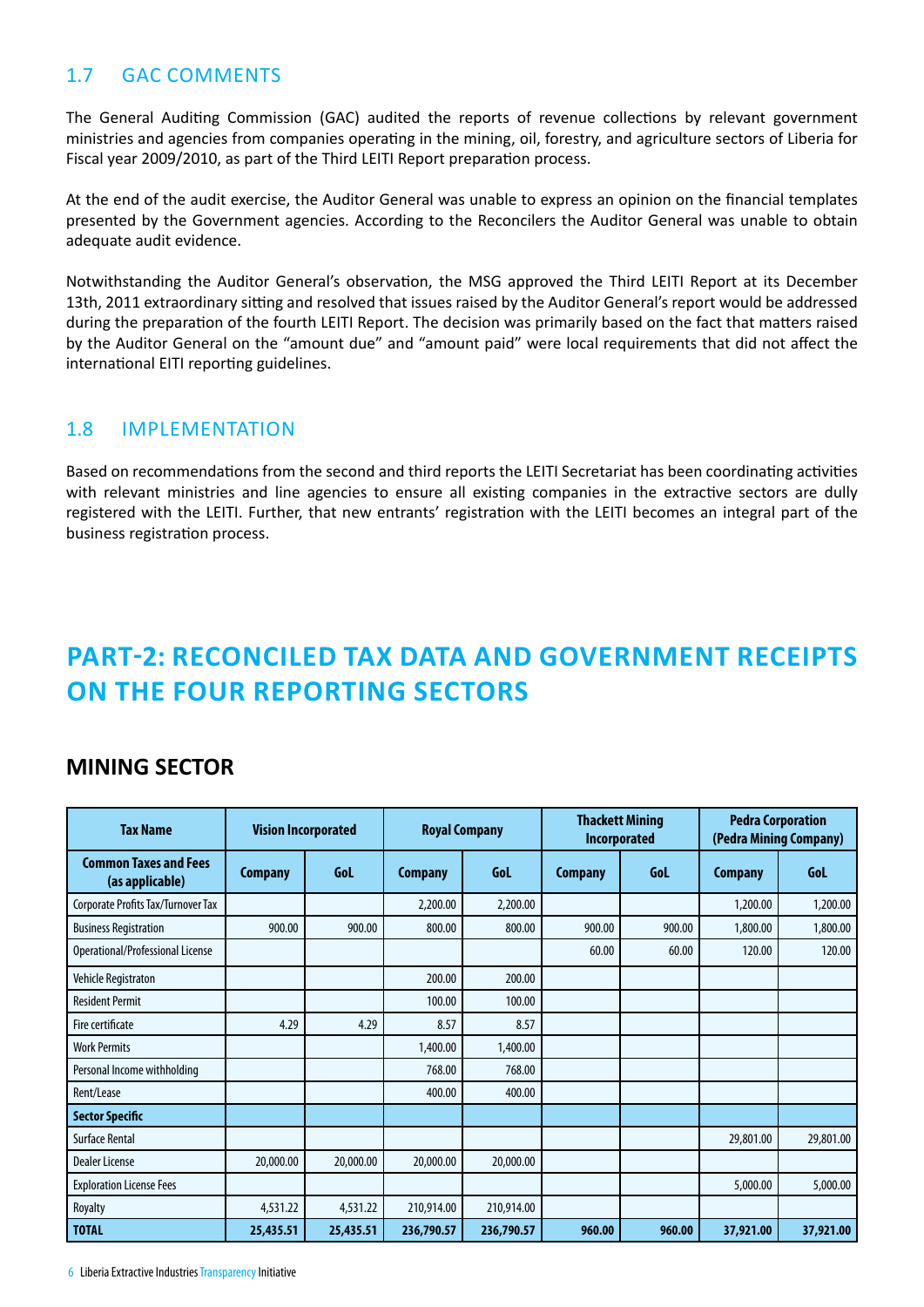| <b>Tax Name</b>                                 |                | <b>Bea Mountain</b> |                | <b>Bukon Jedeh</b><br><b>China Union Mining</b><br><b>Alex Stewart</b><br><b>Asseyers Limited</b><br><b>Resources Incorporated</b><br><b>Corporation Limited</b> |                |           |                |               |
|-------------------------------------------------|----------------|---------------------|----------------|------------------------------------------------------------------------------------------------------------------------------------------------------------------|----------------|-----------|----------------|---------------|
| <b>Common Taxes and Fees</b><br>(as applicable) | <b>Company</b> | GoL                 | <b>Company</b> | <b>Gol</b>                                                                                                                                                       | <b>Company</b> | GoL       | <b>Company</b> | <b>Gol</b>    |
| Administrative fees                             |                |                     |                |                                                                                                                                                                  |                |           | 23,800,000.00  | 23,800,000.00 |
| Import Levy                                     | 3,352.25       | 3,352.25            |                |                                                                                                                                                                  |                |           |                |               |
| GST (paid to government only)                   | 1,700.55       | 1,700.55            |                |                                                                                                                                                                  |                |           |                |               |
| <b>ECOWAS Trade Levy (ETL)</b>                  | 5,676.16       | 5,676.16            |                |                                                                                                                                                                  |                |           |                |               |
| <b>Customs User Fees</b>                        | 11,772.27      | 11,772.27           |                |                                                                                                                                                                  |                |           |                |               |
| <b>Business Registration</b>                    |                |                     |                |                                                                                                                                                                  |                |           | 900.00         | 900.00        |
| Article of Incorporation                        |                |                     | 10.00          | 10.00                                                                                                                                                            |                |           |                |               |
| Operational/Professional License                |                |                     |                |                                                                                                                                                                  |                |           | 60.00          | 60.00         |
| Vehicle Registraton                             | 1,666.00       | 1,666.00            |                |                                                                                                                                                                  |                |           | 100.00         | 100.00        |
| <b>Resident Permit</b>                          | 200.00         | 200.00              |                |                                                                                                                                                                  |                |           | 250.00         | 250.00        |
| <b>GOL Fines</b>                                | 6,513.09       | 6,513.09            |                |                                                                                                                                                                  |                |           |                |               |
| Personal Income withholding                     | 80,085.58      | 80,085.58           | 5,648.99       | 5,648.99                                                                                                                                                         | 7,965.52       | 7,965.52  |                |               |
| Rent/Lease                                      | 3,500.00       | 3,500.00            | 2,880.00       | 2,880.00                                                                                                                                                         |                |           |                |               |
| <b>Sector Specific</b>                          |                |                     |                |                                                                                                                                                                  |                |           |                |               |
| <b>Surface Rental</b>                           |                |                     |                |                                                                                                                                                                  | 65,384.09      | 65,384.09 |                |               |
| Class (A, B, C) License                         | 25,000.00      | 25,000.00           |                |                                                                                                                                                                  |                |           |                |               |
| <b>Exploration License Fees</b>                 |                |                     |                |                                                                                                                                                                  | 10,000.00      | 10,000.00 |                |               |
| Export tax                                      | 200.00         | 200.00              |                |                                                                                                                                                                  |                |           |                |               |
| <b>TOTAL</b>                                    | 139,665.90     | 139,665.90          | 8,538.99       | 8,538.99                                                                                                                                                         | 83,349.61      | 83,349.61 | 23,801,310.00  | 23,801,310.00 |

| <b>Tax Name</b>                                 | <b>Konblo Bumi Incorporated</b> |            | <b>Incorporated</b> | <b>Hummingbird Resources</b> | <b>Sinoe Exploration Limited</b> |           | <b>Afro Minerials</b><br>Incorporated |           |
|-------------------------------------------------|---------------------------------|------------|---------------------|------------------------------|----------------------------------|-----------|---------------------------------------|-----------|
| <b>Common Taxes and Fees</b><br>(as applicable) | <b>Company</b>                  | Gol        | <b>Company</b>      | Gol                          | <b>Company</b>                   | GoL       | <b>Company</b>                        | GoL       |
| Corporate Profits Tax/Turnover Tax              |                                 |            | 600.00              | 600.00                       |                                  |           |                                       |           |
| <b>Import Levy</b>                              | 3,990.01                        | 3,990.01   | 9,473.73            | 9,473.73                     |                                  |           |                                       |           |
| GST (paid to government only)                   | 6,293.90                        | 6,293.90   | 9,288.48            | 9,288.48                     |                                  |           |                                       |           |
| <b>ECOWAS Trade Levy (ETL)</b>                  | 774.08                          | 774.08     | 1,219.99            | 1,219.99                     |                                  |           |                                       |           |
| Administrative fees                             | 65.57                           | 65.57      |                     |                              |                                  |           |                                       |           |
| <b>Business Registration</b>                    | 57.14                           | 57.14      | 1,800.00            | 1,800.00                     | 900.00                           | 900.00    | 900.00                                | 900.00    |
| Operational/Professional License                | 60.00                           | 60.00      | 60.00               | 60.00                        | 60.00                            | 60.00     |                                       |           |
| Vehicle Registraton                             | 2,146.00                        | 2,146.00   | 3,698.00            | 3,698.00                     |                                  |           | 60.00                                 | 60.00     |
| <b>Resident Permit</b>                          | 350.00                          | 350.00     | 1,775.00            | 1,775.00                     |                                  |           |                                       |           |
| <b>Work Permits</b>                             |                                 |            | 3,400.00            | 3,400.00                     |                                  |           |                                       |           |
| <b>GOL Fines</b>                                | 7,740.81                        | 7,740.81   |                     |                              |                                  |           |                                       |           |
| Personal Income withholding                     | 37,343.50                       | 37,343.50  | 19,322.89           | 19,322.89                    |                                  |           |                                       |           |
| <b>Sector Specific</b>                          |                                 |            |                     |                              |                                  |           |                                       |           |
| <b>Surface Rental</b>                           | 139,075.64                      | 139,075.64 | 22,190.00           | 22,190.00                    | 34,594.70                        | 34,594.70 | 6,177.60                              | 6,177.60  |
| Dealer License                                  | 25,000.00                       | 25,000.00  |                     |                              |                                  |           |                                       |           |
| <b>Exploration License Fees</b>                 | 25,000.00                       | 25,000.00  | 5,000.00            | 5,000.00                     | 5,000.00                         | 5,000.00  | 5,000.00                              | 5,000.00  |
| Royalty                                         | 262.08                          | 262.08     |                     |                              |                                  |           |                                       |           |
| <b>TOTAL</b>                                    | 248,158.73                      | 248,158.73 | 77,828.09           | 77,828.09                    | 40,554.70                        | 40,554.70 | 12,137.60                             | 12,137.60 |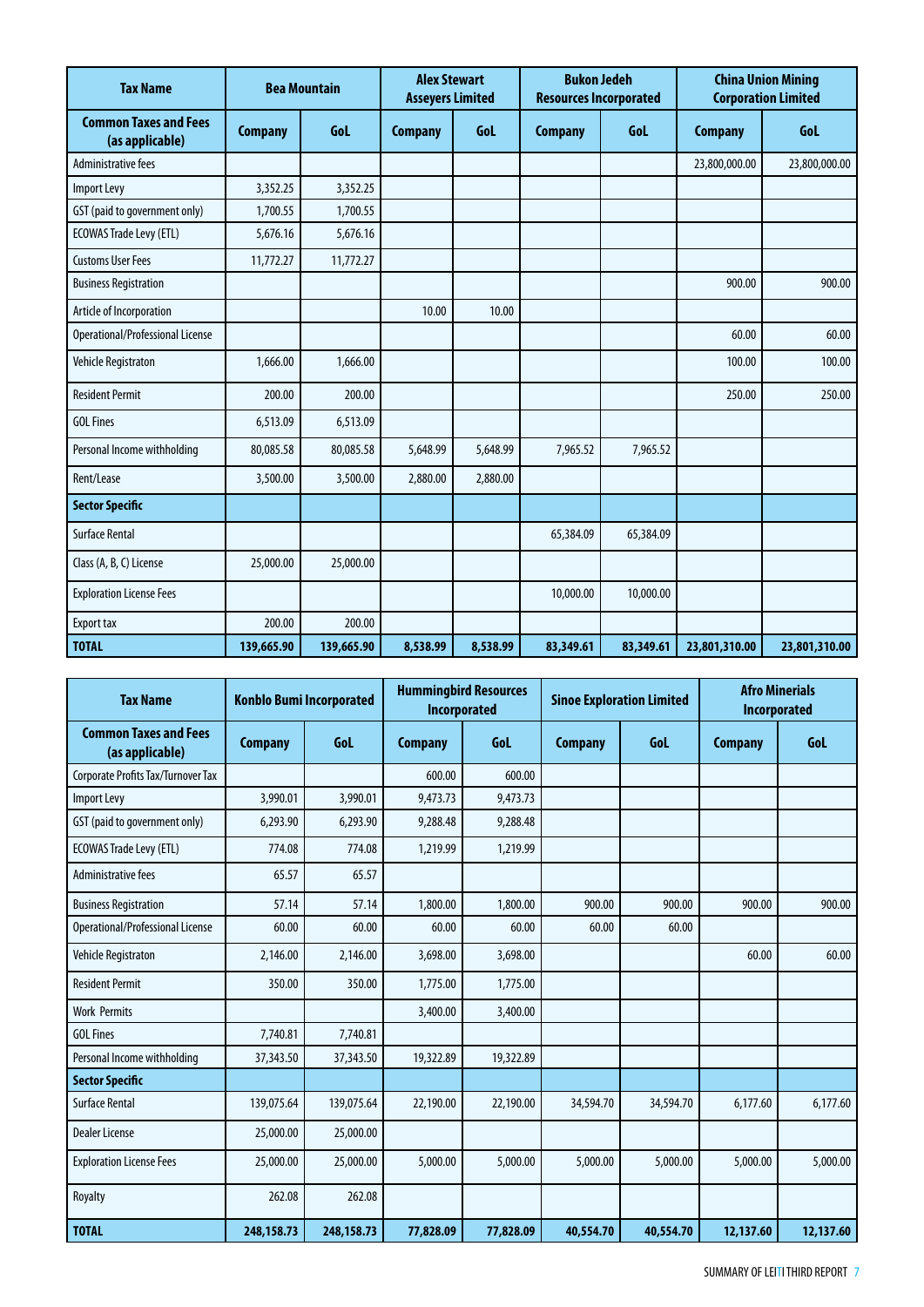| <b>Tax Name</b>                                 | <b>Global Mining Incorporated (GMI)</b> |           |                | <b>Deveton Mining Company</b> |                | <b>Treco Mining Corporation</b> |
|-------------------------------------------------|-----------------------------------------|-----------|----------------|-------------------------------|----------------|---------------------------------|
| <b>Common Taxes and Fees</b><br>(as applicable) | <b>Company</b>                          | GoL       | <b>Company</b> | Gol                           | <b>Company</b> | <b>Gol</b>                      |
| Import Levy                                     |                                         |           |                |                               | 55,867.35      | 55,867.35                       |
| GST (paid to government only)                   | 83.72                                   | 83.72     |                |                               | 9,507.12       | 9,507.12                        |
| <b>ECOWAS Trade Levy (ETL)</b>                  | 11.22                                   | 11.22     |                |                               | 1,665.42       | 1,665.42                        |
| <b>Customs Users Fee</b>                        |                                         |           |                |                               | 662.09         | 662.09                          |
| <b>Business Registration</b>                    |                                         |           | 900.00         | 900.00                        | 900.00         | 900.00                          |
| Operational/Professional License                |                                         |           | 60.00          | 60.00                         | 60.00          | 60.00                           |
| Vehicle Registraton                             |                                         |           |                |                               | 1,556.00       | 1,556.00                        |
| <b>Resident Permit</b>                          | 500.00                                  | 500.00    |                |                               | 750.00         | 750.00                          |
| <b>GOL Fines</b>                                |                                         |           |                |                               | 2,910.52       | 2,910.52                        |
| Personal Income withholding                     |                                         |           |                |                               | 3,096.25       | 3,096.25                        |
| <b>Sector Specific</b>                          |                                         |           |                |                               |                |                                 |
| <b>Surface Rental</b>                           |                                         |           | 72,352.40      | 72,352.40                     | 17,668.00      | 17,668.00                       |
| Class (A, B, C) License                         | 5,000.00                                | 5,000.00  |                |                               |                |                                 |
| <b>Dearler License</b>                          | 5,000.00                                | 5,000.00  |                |                               |                |                                 |
| <b>Exploration License Fees</b>                 |                                         |           | 15,000.00      | 15,000.00                     | 5,000.00       | 5,000.00                        |
| <b>Block Inspection Fees</b>                    |                                         |           |                |                               |                |                                 |
| Area Fee                                        |                                         |           |                |                               |                |                                 |
| <b>TOTAL</b>                                    | 10,594.94                               | 10,594.94 | 88,312.40      | 88,312.40                     | 99,642.75      | 99,642.75                       |

| <b>Tax Name</b>                                    | <b>ADMT Company</b><br>Incorporated |             | <b>Massa Investment</b><br><b>Corporation</b> |          | <b>West Africa Gold and</b> | <b>Diamond Incorporated</b> | <b>Star Diamond</b><br><b>Company</b> |           | Larwuo-Wolu<br>Incorporated |         |
|----------------------------------------------------|-------------------------------------|-------------|-----------------------------------------------|----------|-----------------------------|-----------------------------|---------------------------------------|-----------|-----------------------------|---------|
| <b>Common Taxes and Fees</b><br>(as applicable)    | <b>Company</b>                      | <b>Gol.</b> | <b>Company</b>                                | Gol      | <b>Company</b>              | GoL                         | <b>Company</b>                        | GoL       | <b>Company</b>              | GoL     |
| Corporate Profits Tax/Turnover Tax                 | 1,866.00                            | 1,867.00    |                                               |          |                             |                             |                                       |           |                             |         |
| Import Levy                                        | 11,457.28                           | 11,457.28   |                                               |          |                             |                             |                                       |           |                             |         |
| GST (paid to government only)                      | 6,087.00                            | 6,087.00    |                                               |          |                             |                             |                                       |           |                             |         |
| <b>ECOWAS Trade Levy (ETL)</b>                     | 740.82                              | 740.82      |                                               |          |                             |                             |                                       |           |                             |         |
| Administrative fees                                |                                     |             | 965.85                                        | 965.85   |                             |                             |                                       |           |                             |         |
| <b>Business Registration</b>                       | 85.71                               | 85.71       | 57.14                                         | 57.14    | 57.14                       | 57.14                       | 957.14                                | 957.14    |                             |         |
| Article of Incorporation                           |                                     |             |                                               |          | 20.00                       | 20.00                       | 1,220.00                              | 20.00     |                             |         |
| Operational/Professional License                   | 60.00                               | 60.00       | 60.00                                         | 60.00    | 1,260.00                    | 60.00                       |                                       |           |                             |         |
| Vehicle Registraton                                | 471.00                              | 471.00      |                                               |          | 100.00                      | 100.00                      |                                       |           |                             |         |
| <b>Resident Permit</b>                             | 250.00                              |             | 250.00                                        | 250.00   | 150.00                      | 150.00                      |                                       |           |                             |         |
| <b>Fire Certificate</b>                            |                                     |             |                                               |          |                             |                             | 58.57                                 | 8.57      |                             |         |
| GIS Map(s)                                         |                                     |             |                                               |          |                             |                             |                                       |           | 300.00                      |         |
| <b>Work Permits</b>                                | 1,450.00                            | 1,000.00    |                                               |          |                             |                             |                                       |           |                             |         |
| <b>ID</b> cards fees                               | 400.00                              |             | 200.00                                        |          | 200.00                      |                             | 200.00                                |           | 120.00                      |         |
| <b>GOL Fines</b>                                   | 3,216.25                            | 3,216.25    |                                               |          |                             |                             |                                       |           |                             |         |
| Personal Income withholding                        | 2,068.47                            | 2,068.47    |                                               |          |                             |                             |                                       |           |                             |         |
| Rent/Lease                                         | 150.00                              | 150.00      |                                               |          |                             |                             | 150.00                                | 150.00    |                             |         |
| <b>Sector Specific</b>                             |                                     |             |                                               |          |                             |                             |                                       |           |                             |         |
| <b>Broker License</b>                              | 3,000.00                            | 3,000.00    |                                               |          |                             |                             | 1,500.00                              | 1,500.00  |                             |         |
| Class (A, B, C) License                            |                                     |             |                                               |          |                             |                             |                                       |           | 5000.00                     | 5000.00 |
| Dealer License                                     | 5,000.00                            | 5,000.00    | 5,000.00                                      | 5,000.00 | 25,000.00                   | 25,000.00                   | 25,000.00                             | 20,000.00 |                             |         |
| Royalty                                            | 40,289.83                           | 40,290.01   |                                               |          | 54,653.19                   | 54,653.19                   |                                       |           |                             |         |
| Mineral Dev.t & Research Fund<br>(pd to MLME only) |                                     |             |                                               |          |                             |                             | 60.00                                 | 60.00     |                             |         |
| <b>TOTAL</b>                                       | 76,592.36                           | 75,493.55   | 6,532.99                                      | 6,332.99 | 81,440.33                   | 80,040.33                   | 29,145.71                             | 22,695.71 | 5,420.00                    | 5000.00 |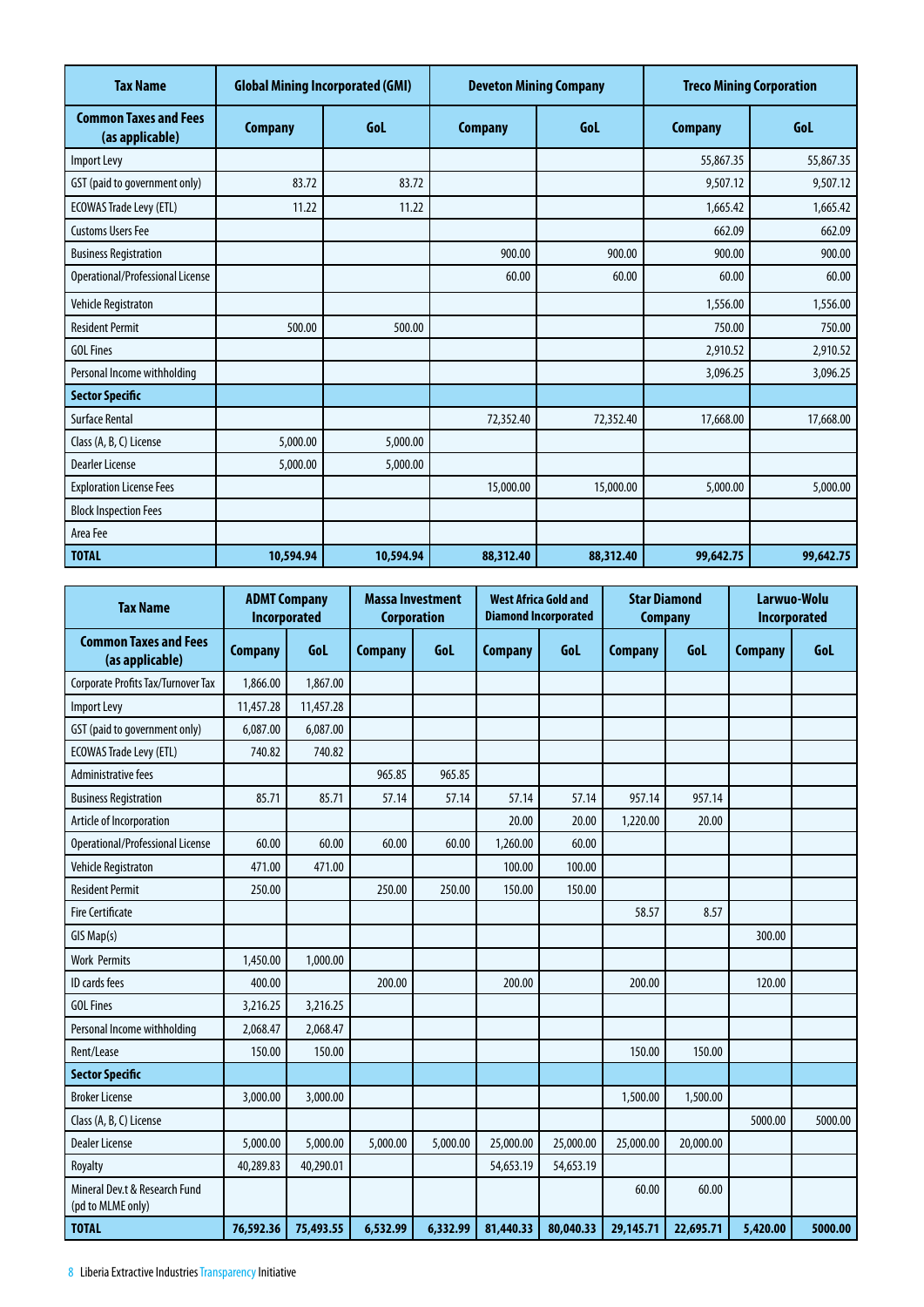| <b>Tax Name</b>                                                |                | <b>Putu Iron Ore Mining/</b><br><b>Mano River Iron Ore</b> | <b>Arcelor Mittal Liberia</b><br><b>Limited</b> |              | <b>BHP Billiton World</b><br><b>Exploration</b> |              | <b>AmLib United Minerals</b> |            |
|----------------------------------------------------------------|----------------|------------------------------------------------------------|-------------------------------------------------|--------------|-------------------------------------------------|--------------|------------------------------|------------|
| <b>Common Taxes and Fees</b><br>(as applicable)                | <b>Company</b> | GoL                                                        | <b>Company</b>                                  | Gol          | <b>Company</b>                                  | GoL          | <b>Company</b>               | GoL        |
| <b>Contributions to Community</b><br>(paid to government only) |                |                                                            | 6,000,000.00                                    | 6,000,000.00 |                                                 |              |                              |            |
| Corporate Profits Tax/Turnover Tax                             | 1,317.54       | 1,317.54                                                   |                                                 |              |                                                 |              |                              |            |
| <b>Import Levy</b>                                             | 93,450.21      | 93,450.21                                                  | 200,094.74                                      | 200,094.74   | 498,320.38                                      | 498,320.38   | 58.97                        | 58.97      |
| <b>Excise Tax</b>                                              |                |                                                            |                                                 |              | 29,155.57                                       | 29,155.57    |                              |            |
| GST (paid to government only)                                  | 75,957.12      | 75,957.12                                                  | 72.96                                           | 72.96        | 77,274.70                                       | 77,274.70    | 44.74                        | 44.74      |
| <b>ECOWAS Trade Levy (ETL)</b>                                 | 24,092.95      | 24,092.95                                                  | 1,745.18                                        | 1,745.18     | 27,088.65                                       | 27,088.65    | 90.23                        | 90.23      |
| Pre-Shipment/Destination Inspection (GOL's share)              |                |                                                            |                                                 |              | 1,675.00                                        | 1,675.00     | 34,675.00                    | 34,675.00  |
| <b>Customs Users Fee</b>                                       | 20,030.33      | 20,030.33                                                  | 911.55                                          | 911.55       |                                                 |              | 123.90                       | 123.90     |
| Administrative fees                                            |                |                                                            | 150.00                                          | 150.00       | 500.00                                          | 500.00       |                              |            |
| <b>Business Registration</b>                                   | 900.00         | 900.00                                                     | 900.00                                          | 900.00       | 1,800.00                                        | 1,800.00     | 905.00                       | 905.00     |
| Article of Incorporation                                       | 20.00          | 20.00                                                      |                                                 |              | 20.00                                           | 20.00        |                              |            |
| Operational/Professional License                               |                |                                                            | 135.00                                          | 135.00       | 120.00                                          | 120.00       | 60.00                        | 60.00      |
| Vehicle Registraton                                            | 1,060.00       | 1,060.00                                                   | 39,410.00                                       | 39,410.00    | 11,632.00                                       | 11,632.00    | 2,890.00                     | 2,890.00   |
| <b>Driver License</b>                                          |                |                                                            | 550.00                                          | 550.00       | 125.00                                          | 125.00       |                              |            |
| <b>Resident Permit</b>                                         | 900.00         | 900.00                                                     | 2,125.00                                        | 2,125.00     | 3,350.00                                        | 3,350.00     | 50.00                        | 50.00      |
| Fire certificate                                               |                |                                                            |                                                 |              | 20.00                                           | 20.00        |                              |            |
| <b>Work Permits</b>                                            |                |                                                            | 27,150.00                                       | 27,150.00    | 32,900.00                                       | 32,900.00    |                              |            |
| <b>Surveying Fees</b>                                          | 408.34         | 408.34                                                     |                                                 |              |                                                 |              |                              |            |
| ID cards fees                                                  |                |                                                            | 25.00                                           | 25.00        |                                                 |              |                              |            |
| <b>GOL Fines</b>                                               | 6,384.02       | 6,384.02                                                   |                                                 |              | 17,748.61                                       | 17,748.61    |                              |            |
| Personal Income withholding                                    | 213,472.63     | 213,472.63                                                 | 846,773.74                                      | 846,773.74   | 823,870.80                                      | 823,870.80   | 116,425.88                   | 116,425.88 |
| Non-Resident withholding                                       | 141,872.78     | 141,872.78                                                 |                                                 |              | 769,757.83                                      | 769,757.83   |                              |            |
| <b>Board Fees withholding</b>                                  |                |                                                            | 3,000.00                                        | 3,000.00     |                                                 |              |                              |            |
| Rent/Lease                                                     | 8,912.77       | 8,912.77                                                   | 12,325.00                                       | 12,325.00    |                                                 |              |                              |            |
| <b>Professional Services</b>                                   | 166,801.28     | 166,801.28                                                 | 385,096.14                                      | 385,096.14   |                                                 |              |                              |            |
| <b>Sector Specific</b>                                         |                |                                                            |                                                 |              |                                                 |              |                              |            |
| <b>Surface Rental</b>                                          |                |                                                            | 300,000.00                                      | 300,000.00   | 16,220.12                                       | 16,220.12    | 238,625.78                   | 238,625.78 |
| <b>Fine Precious Mineral License</b>                           | 60.00          | 60.00                                                      |                                                 |              |                                                 |              |                              |            |
| <b>Exploration License Fees</b>                                |                |                                                            |                                                 |              | 10,000.00                                       | 10,000.00    |                              |            |
| Mineral Dev.t & Research Fund (pd to MLME only)                |                |                                                            | 100,000.00                                      | 100,000.00   |                                                 |              |                              |            |
| <b>Export tax</b>                                              | 200.00         | 200.00                                                     |                                                 |              | 100.00                                          | 100.00       |                              |            |
| Chainsaw Lumber Fees - Pit Sawers<br>(consolidated)            |                |                                                            |                                                 |              |                                                 |              | 120.00                       | 120.00     |
| <b>TOTAL</b>                                                   | 755,839.97     | 755,839.97                                                 | 7,920,464.31                                    | 7,920,464.31 | 2,321,678.66                                    | 2,321,678.66 | 394,069.50                   | 394,069.50 |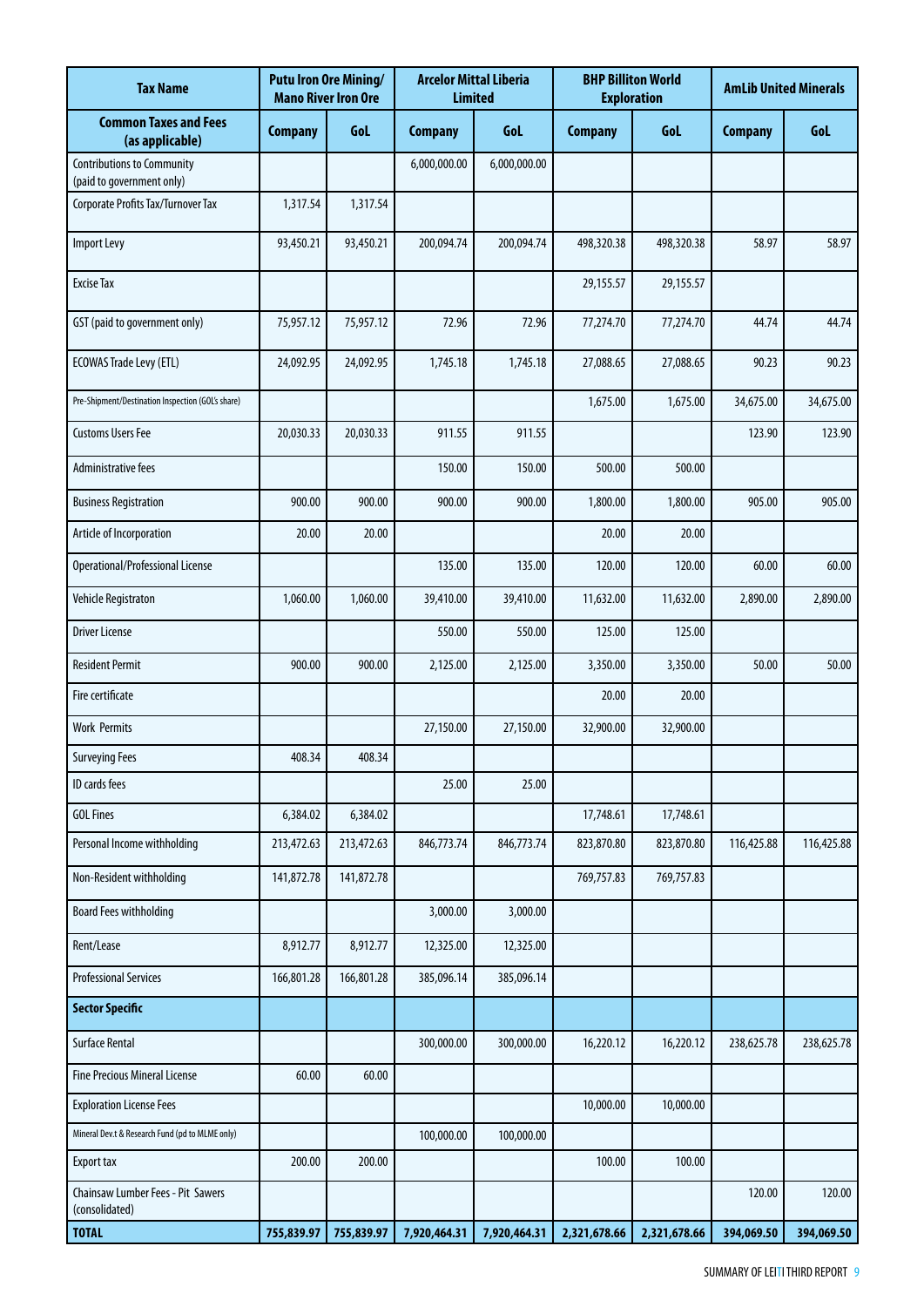| <b>Tax Name</b>                                 | <b>H-10 International Incor-</b><br>porated/LME Collaterate |           | <b>Golden Mass Trading</b> |            | <b>Texas International Group</b><br>(TIG) |            | <b>Jamu Resources</b><br>Incorporated |           |
|-------------------------------------------------|-------------------------------------------------------------|-----------|----------------------------|------------|-------------------------------------------|------------|---------------------------------------|-----------|
| <b>Common Taxes and Fees</b><br>(as applicable) | <b>Company</b>                                              | GoL       | <b>Company</b>             | GoL        | <b>Company</b>                            | <b>Gol</b> | <b>Company</b>                        | GoL       |
| <b>Administrative fees</b>                      |                                                             |           | 9,480.07                   | 9,480.07   |                                           |            | 650.00                                | 650.00    |
| Import Levy                                     |                                                             |           |                            |            |                                           |            | 2,522.02                              | 2,522.02  |
| GST (paid to government only)                   |                                                             |           |                            |            |                                           |            | 2,778.31                              | 2,778.31  |
| <b>ECOWAS Trade Levy (ETL)</b>                  |                                                             |           |                            |            |                                           |            | 368.00                                | 368.00    |
| GIS Map(s)                                      |                                                             |           |                            |            |                                           |            | 271.00                                | 271.00    |
| <b>Business Registration</b>                    | 900.00                                                      | 900.00    | 700.00                     | 700.00     | 900.00                                    | 900.00     | 900.00                                | 900.00    |
| Article of Incorporation                        | 20.00                                                       | 20.00     |                            |            |                                           |            |                                       |           |
| Operational/Professional License                | 60.00                                                       | 60.00     | 60.00                      | 60.00      | 60.00                                     | 60.00      |                                       |           |
| Vehicle Registraton                             | 430.00                                                      | 430.00    |                            |            | 5,193.00                                  | 5,193.00   | 945.00                                | 945.00    |
| <b>Resident Permit</b>                          | 750.00                                                      | 750.00    | 150.00                     | 150.00     | 700.00                                    | 700.00     | 400.00                                | 400.00    |
| Fire certificate                                |                                                             |           | 8.57                       | 8.57       |                                           |            |                                       |           |
| <b>Work Permits</b>                             | 3,000.00                                                    | 3,000.00  | 2,450.00                   | 2,450.00   | 2,850.00                                  | 2,850.00   |                                       |           |
| Personal Income withholding                     | 192.42                                                      | 192.42    |                            |            | 12,777.69                                 | 12,777.69  | 1,926.86                              | 1,632.66  |
| Rent/Lease                                      |                                                             |           |                            |            |                                           |            | 1,200.00                              | 1,200.00  |
| <b>Sector Specific</b>                          |                                                             |           |                            |            |                                           |            |                                       |           |
| <b>Surface Rental</b>                           |                                                             |           |                            |            |                                           |            | 4,942.11                              | 4,942.11  |
| <b>Exploration License Fees</b>                 |                                                             |           |                            |            |                                           |            | 5,000.00                              | 5,000.00  |
| <b>Dealer License</b>                           | 20,000.00                                                   | 20,000.00 | 5,000.00                   | 5,000.00   | 20,000.00                                 | 20,000.00  |                                       |           |
| Royalty                                         | 11,014.29                                                   | 11,014.29 | 108,623.01                 | 108,623.01 | 11,675.34                                 | 11,675.34  |                                       |           |
| <b>TOTAL</b>                                    | 36,366.71                                                   | 36,366.71 | 126,471.65                 | 126,471.65 | 54,156.03                                 | 54,156.03  | 21,903.30                             | 21,609.10 |

| <b>Tax Name</b>                                    | N. E. S Incorporated |           |                | <b>Ascension Resources</b><br><b>Yuly Diam Company</b><br><b>Corporation</b><br><b>Incorporated</b> |                | <b>Golden Vision Trading</b> |                |           |
|----------------------------------------------------|----------------------|-----------|----------------|-----------------------------------------------------------------------------------------------------|----------------|------------------------------|----------------|-----------|
| <b>Common Taxes and Fees</b><br>(as applicable)    | <b>Company</b>       | GoL       | <b>Company</b> | GoL                                                                                                 | <b>Company</b> | GoL                          | <b>Company</b> | GoL       |
| Import Levy                                        |                      |           | 16.07          | 16.07                                                                                               |                |                              |                |           |
| GST (paid to government only)                      |                      |           | 36.80          | 36.80                                                                                               |                |                              |                |           |
| <b>Business Registration</b>                       |                      |           | 900.00         | 900.00                                                                                              | 57.14          | 57.14                        | 700.00         | 700.00    |
| Article if Incorporation                           |                      |           |                |                                                                                                     |                |                              | 20.00          | 20.00     |
| Operational/Professional License                   |                      |           | 60.00          | 60.00                                                                                               |                |                              | 60.00          | 60.00     |
| <b>Vehicle Registraton</b>                         |                      |           | 850.00         | 850.00                                                                                              |                |                              |                |           |
| <b>Resident Permits</b>                            |                      |           | 400.00         | 400.00                                                                                              | 500.00         | 500.00                       | 500.00         | 500.00    |
| <b>Fire Certificate</b>                            |                      |           |                |                                                                                                     | 12.86          | 12.86                        | 12.86          | 12.86     |
| <b>Work Permit</b>                                 |                      |           |                |                                                                                                     |                |                              | 450.00         | 450.00    |
| <b>Surveying Fees</b>                              |                      |           |                |                                                                                                     | 10.00          | 10.00                        |                |           |
| <b>GOL Fines</b>                                   |                      |           |                |                                                                                                     |                |                              |                |           |
| Personal Income withholding                        |                      |           |                |                                                                                                     | 509.90         | 509.90                       |                |           |
| Pre-shipment/Destination<br>Inspection (GoL Share) |                      | 10,000.00 |                |                                                                                                     |                |                              |                |           |
| <b>Sector Specific</b>                             |                      |           |                |                                                                                                     |                |                              |                |           |
| <b>Surface Rental</b>                              |                      |           | 6,684.68       | 6,684.68                                                                                            |                |                              |                |           |
| Class (A, B, C) License                            | 10,000.00            |           |                |                                                                                                     |                |                              |                |           |
| <b>Exploration License Fee</b>                     |                      |           | 5,000.00       | 5,000.00                                                                                            |                |                              |                |           |
| <b>Dealer License</b>                              |                      |           |                |                                                                                                     | 20,000.00      | 20,000.00                    | 5,000.00       | 5,000.00  |
| Royalty                                            |                      |           |                |                                                                                                     | 250,728.70     | 250,728.70                   | 38,328.39      | 38,328.39 |
| <b>TOTAL</b>                                       | 10,000.00            | 10,000.00 | 13,947.55      | 13,947.55                                                                                           | 271,818.60     | 271,818.60                   | 45,071.25      | 45,071.25 |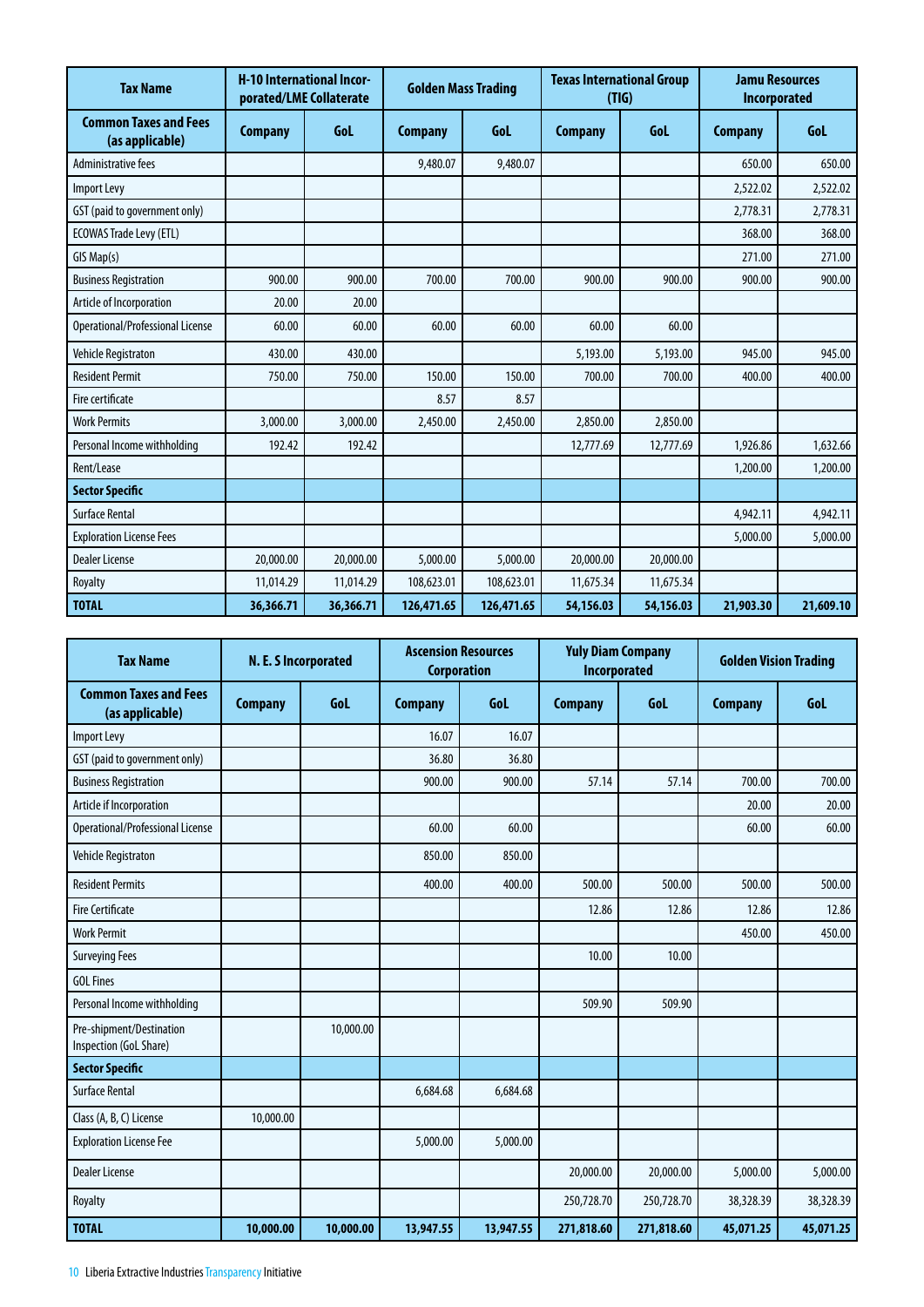### taxpayers That Did Not Submit Templates (Mining Sector)

| <b>Tax Name</b>                                 | <b>Contact International</b><br><b>Clearing Agency (CICA)</b> |           | <b>Comptoire de Diamant</b><br>du Liberia |        | <b>Global Mineral Investment</b> |            | <b>Fair View Mineral</b><br><b>Incorporated</b> |           |
|-------------------------------------------------|---------------------------------------------------------------|-----------|-------------------------------------------|--------|----------------------------------|------------|-------------------------------------------------|-----------|
| <b>Common Taxes and Fees</b><br>(as applicable) | <b>Company</b>                                                | Gol       | <b>Company</b>                            | Gol    | <b>Company</b>                   | <b>Gol</b> | <b>Company</b>                                  | Gol       |
| Corporate Profits Tax/Turnover Tax              |                                                               | 97.14     |                                           |        |                                  |            |                                                 |           |
| <b>ECOWAS Trade Levy (ETL)</b>                  |                                                               |           |                                           |        |                                  |            |                                                 |           |
| <b>Business Registration</b>                    |                                                               | 85.71     |                                           |        |                                  | 900.00     |                                                 |           |
| Article of Incorporation                        |                                                               |           |                                           |        |                                  |            |                                                 |           |
| Operational/Professional License                |                                                               | 120.00    |                                           |        |                                  | 60.00      |                                                 |           |
| Vehicle Registraton                             |                                                               |           |                                           |        |                                  |            |                                                 |           |
| <b>Resident Permit</b>                          |                                                               |           |                                           |        |                                  |            |                                                 |           |
| <b>Sector Specific</b>                          |                                                               |           |                                           |        |                                  |            |                                                 |           |
| <b>Surface Rental</b>                           |                                                               |           |                                           |        |                                  | 24,768.35  |                                                 |           |
| Class (A, B, C) License                         |                                                               |           |                                           |        |                                  | 15,000.00  |                                                 | 15,000.00 |
| <b>Dealer License</b>                           |                                                               | 5,000.00  |                                           |        |                                  | 5,000.00   |                                                 | 5,000.00  |
| Royalty                                         |                                                               | 5,062.07  |                                           | 423.33 |                                  |            |                                                 |           |
| Dealer Payments (consolidated)                  |                                                               |           |                                           |        |                                  |            |                                                 | 250.00    |
| <b>Brokers Payments (consolidated)</b>          |                                                               |           |                                           |        |                                  |            |                                                 |           |
| <b>TOTAL</b>                                    |                                                               | 10,364.93 |                                           | 423.33 |                                  | 45,728.35  |                                                 | 20,250.00 |

| <b>Tax Name</b>                                 | <b>Ocean Bottom</b><br>Africa Incorporated | <b>Resources West</b> |                | <b>Shine Star Business</b><br><b>Explorex Liberia</b><br>J.D.C.Diamond<br>Corporation<br><b>Company</b> |                |           | S. A. J. Minerals |        |                |           |
|-------------------------------------------------|--------------------------------------------|-----------------------|----------------|---------------------------------------------------------------------------------------------------------|----------------|-----------|-------------------|--------|----------------|-----------|
| <b>Common Taxes and Fees (as</b><br>applicable) | <b>Company</b>                             | Gol                   | <b>Company</b> | Gol                                                                                                     | <b>Company</b> | Gol       | <b>Company</b>    | Gol    | <b>Company</b> | Gol       |
| <b>Administrative Fees</b>                      |                                            |                       |                | 1,232.79                                                                                                |                |           |                   |        |                |           |
| <b>Business Registration</b>                    |                                            | 900.00                |                | 900.00                                                                                                  |                | 900.00    |                   |        |                | 12.86     |
| Article of Incorporation                        |                                            |                       |                | 20.00                                                                                                   |                |           |                   |        |                |           |
| Operational/Professional License                |                                            | 60.00                 |                | 60.00                                                                                                   |                | 60.00     |                   |        |                | 60.00     |
| <b>Vehicle Registration</b>                     |                                            |                       |                | 90.00                                                                                                   |                |           |                   |        |                |           |
| <b>Resident Permits</b>                         |                                            |                       |                | 250.00                                                                                                  |                | 1,000.00  |                   |        |                |           |
| <b>Work Permits</b>                             |                                            |                       |                | 1,000.00                                                                                                |                | 1,000.00  |                   | 500.00 |                |           |
| <b>Sector Specific</b>                          |                                            |                       |                |                                                                                                         |                |           |                   |        |                |           |
| <b>Dealer License</b>                           |                                            |                       |                | 20,000.00                                                                                               |                | 25,000.00 |                   |        |                | 20,000.00 |
| Royalty                                         |                                            |                       |                |                                                                                                         |                |           |                   |        |                | 5,852.43  |
| <b>TOTAL</b>                                    |                                            | 960.00                |                | 23,552.79                                                                                               |                | 27,960.00 |                   | 500.00 |                | 25,925.29 |

| <b>Tax Name</b>                                 |                | <b>BSG Resources</b><br><b>Liberia Limited</b> | <b>Belle Resources Limited</b> |            | <b>Balaji Gems Export-Import</b><br>Incorporated |            | <b>Five Talents Incorporated</b> |           |
|-------------------------------------------------|----------------|------------------------------------------------|--------------------------------|------------|--------------------------------------------------|------------|----------------------------------|-----------|
| <b>Common Taxes and Fees</b><br>(as applicable) | <b>Company</b> | <b>Gol</b>                                     | <b>Company</b>                 | <b>Gol</b> | <b>Company</b>                                   | <b>Gol</b> | <b>Company</b>                   | GoL       |
| <b>Business Registration</b>                    |                | 1,800.00                                       |                                | 57.14      |                                                  |            |                                  | 900.00    |
| Article of Incorporation                        |                | 10.00                                          |                                |            |                                                  |            |                                  | 20.00     |
| Operational/Professional License                |                | 120.00                                         |                                | 60.00      |                                                  |            |                                  | 60.00     |
| <b>Resident Permit</b>                          |                |                                                |                                |            |                                                  | 200.00     |                                  |           |
| <b>GOL Fines</b>                                |                |                                                |                                | 14.29      |                                                  |            |                                  |           |
| <b>Sector Specific</b>                          |                |                                                |                                |            |                                                  |            |                                  |           |
| <b>Dealer License</b>                           |                |                                                |                                |            |                                                  |            |                                  | 20,000.00 |
| Royalty                                         |                |                                                |                                |            |                                                  | 413.85     |                                  | 299.75    |
| <b>TOTAL</b>                                    |                | 1,930.00                                       |                                | 131.43     |                                                  | 613.85     |                                  | 21,279.75 |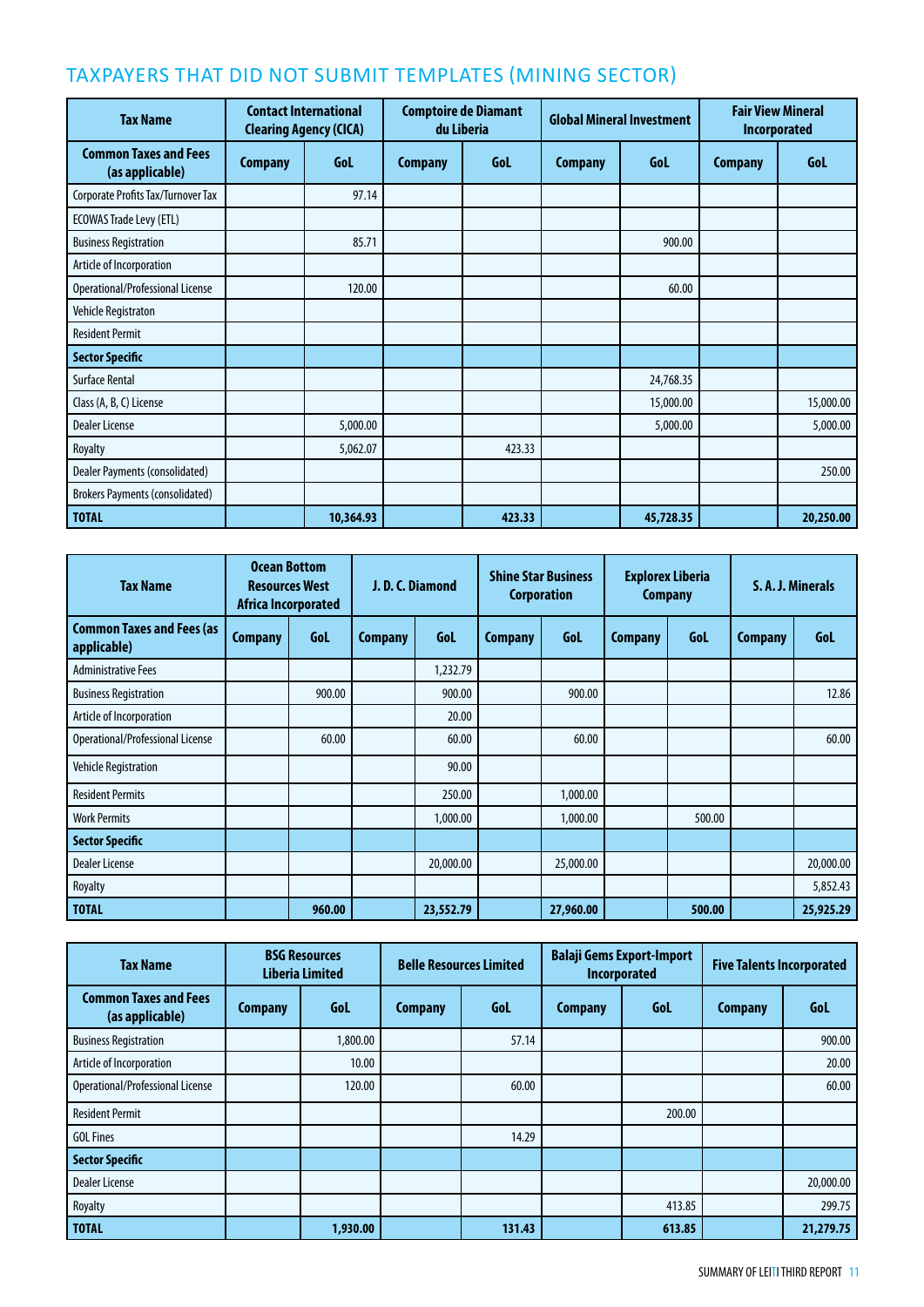| <b>Tax Name</b>                                    | <b>Australian Corporation</b> |            | <b>G-10 Exploration</b> |            | <b>Liberty Gold &amp;</b><br><b>Diamond Mining</b> |           | <b>CIT Incorporated</b> |            |
|----------------------------------------------------|-------------------------------|------------|-------------------------|------------|----------------------------------------------------|-----------|-------------------------|------------|
| <b>Common Taxes and Fees</b><br>(as applicable)    | <b>Company</b>                | Gol        | <b>Company</b>          | Gol        | <b>Company</b>                                     | GoL       | <b>Company</b>          | <b>Gol</b> |
| Corporate Profits Tax/Turnover Tax                 |                               | 240,750.00 |                         |            |                                                    |           |                         |            |
| <b>Import Levy</b>                                 |                               | 25,628.48  |                         |            |                                                    |           |                         | 2,311.01   |
| <b>Excise Tax</b>                                  |                               |            |                         |            |                                                    |           |                         | 1,035.26   |
| GST (paid to government only)                      |                               | 36,525.84  |                         |            |                                                    |           |                         | 2,582.90   |
| <b>ECOWAS Trade Levy (ETL)</b>                     |                               | 4,849.55   |                         |            |                                                    |           |                         | 327.97     |
| Pre-Shipment/Destination<br>Inspection (GoL's sha) |                               | 75.00      |                         |            |                                                    |           |                         |            |
| Administrative fees                                |                               |            |                         |            |                                                    |           |                         |            |
| <b>Business Registration</b>                       |                               | 900.00     |                         | 900.00     |                                                    | 900.00    |                         | 900.00     |
| Article of Incorporation                           |                               |            |                         |            |                                                    |           |                         | 20.00      |
| Operational/Professional License                   |                               | 60.00      |                         | 60.00      |                                                    | 60.00     |                         | 60.00      |
| <b>Vehicle Registraton</b>                         |                               | 6,706.00   |                         |            |                                                    |           |                         | 720.00     |
| <b>Resident Permit</b>                             |                               | 1,950.00   |                         |            |                                                    |           |                         | 400.00     |
| <b>Work Permits</b>                                |                               | 7,000.00   |                         |            |                                                    |           |                         |            |
| <b>GOL Fines</b>                                   |                               | 6,365.58   |                         |            |                                                    | 10.00     |                         |            |
| GIS Map(s)                                         |                               |            |                         |            |                                                    |           |                         |            |
| Personal Income Withholding                        |                               | 49,200.79  |                         |            |                                                    |           |                         |            |
| Rent/Lease                                         |                               | 2,700.00   |                         |            |                                                    | 2,952.00  |                         |            |
| <b>Sector Specific</b>                             |                               |            |                         |            |                                                    |           |                         |            |
| <b>Surface Rental</b>                              |                               |            |                         | 89,652.65  |                                                    | 49,421.08 |                         |            |
| Class (A, B, C) License                            |                               |            |                         |            |                                                    |           |                         | 5,000.00   |
| <b>Dearler License</b>                             |                               |            |                         |            |                                                    |           |                         |            |
| <b>Exploration License Feess</b>                   |                               |            |                         | 10,000.00  |                                                    | 5,000.00  |                         |            |
| Royalty                                            |                               |            |                         |            |                                                    |           |                         |            |
| <b>Brokers Payments (Consolidated)</b>             |                               |            |                         |            |                                                    |           |                         | 125.00     |
| <b>TOTAL</b>                                       |                               | 382,711.24 |                         | 100,612.65 |                                                    | 58,343.08 |                         | 13,482.14  |

| <b>Tax Name</b>                                 | <b>Subsea Resources</b><br><b>DMCC Incorporated</b> |        | <b>KBL Liberia</b><br><b>Mining Company</b> |            | <b>Noya Mining</b><br><b>Company Limited</b> |           | <b>Liberia Tailing</b><br><b>Incorporated</b> |            |
|-------------------------------------------------|-----------------------------------------------------|--------|---------------------------------------------|------------|----------------------------------------------|-----------|-----------------------------------------------|------------|
| <b>Common Taxes and Fees</b><br>(as applicable) | <b>Company</b>                                      | Gol    | <b>Company</b>                              | <b>Gol</b> | Gol.<br><b>Company</b>                       |           | <b>Company</b>                                | <b>Gol</b> |
| <b>Business Registration</b>                    |                                                     |        |                                             | 57.14      |                                              | 900.00    |                                               | 57.14      |
| <b>Import Levy</b>                              |                                                     |        |                                             | 4,507.88   |                                              |           |                                               |            |
| GST (paid to government only)                   |                                                     |        |                                             | 1,506.42   |                                              |           |                                               |            |
| <b>ECOWAS Trade Levy (ETL)</b>                  |                                                     |        |                                             | 1,668.91   |                                              |           |                                               |            |
| Article of Incorporation                        |                                                     |        |                                             |            |                                              | 20.00     |                                               |            |
| Operational/Professional License                |                                                     |        |                                             | 60.00      |                                              | 60.00     |                                               | 60.00      |
| Vehicle Registraton                             |                                                     |        |                                             | 783.00     |                                              | 100.00    |                                               |            |
| <b>Resident Permit</b>                          |                                                     |        |                                             | 1,150.00   |                                              | 100.00    |                                               | 150.00     |
| <b>Work Permits</b>                             |                                                     |        |                                             | 7,000.00   |                                              | 1,000.00  |                                               |            |
| Personal Income withholding                     |                                                     | 374.33 |                                             | 906.45     |                                              |           |                                               |            |
| <b>Sector Specific</b>                          |                                                     |        |                                             |            |                                              |           |                                               |            |
| <b>Dealer License</b>                           |                                                     |        |                                             |            |                                              | 20,000.00 |                                               |            |
| Class (A, B, C) License                         |                                                     |        |                                             | 10,000.00  |                                              |           |                                               |            |
| <b>Exploration License Fee</b>                  |                                                     |        |                                             |            |                                              |           |                                               | 25,000.00  |
| <b>Broker License</b>                           |                                                     |        |                                             |            |                                              | 3,000.00  |                                               |            |
| Royalty                                         |                                                     |        |                                             |            |                                              | 1,078.59  |                                               |            |
| <b>Export Tax</b>                               |                                                     | 100.00 |                                             |            |                                              |           |                                               |            |
| <b>TOTAL</b>                                    |                                                     | 474.33 |                                             | 27,639.80  |                                              | 26,258.59 |                                               | 25,267.14  |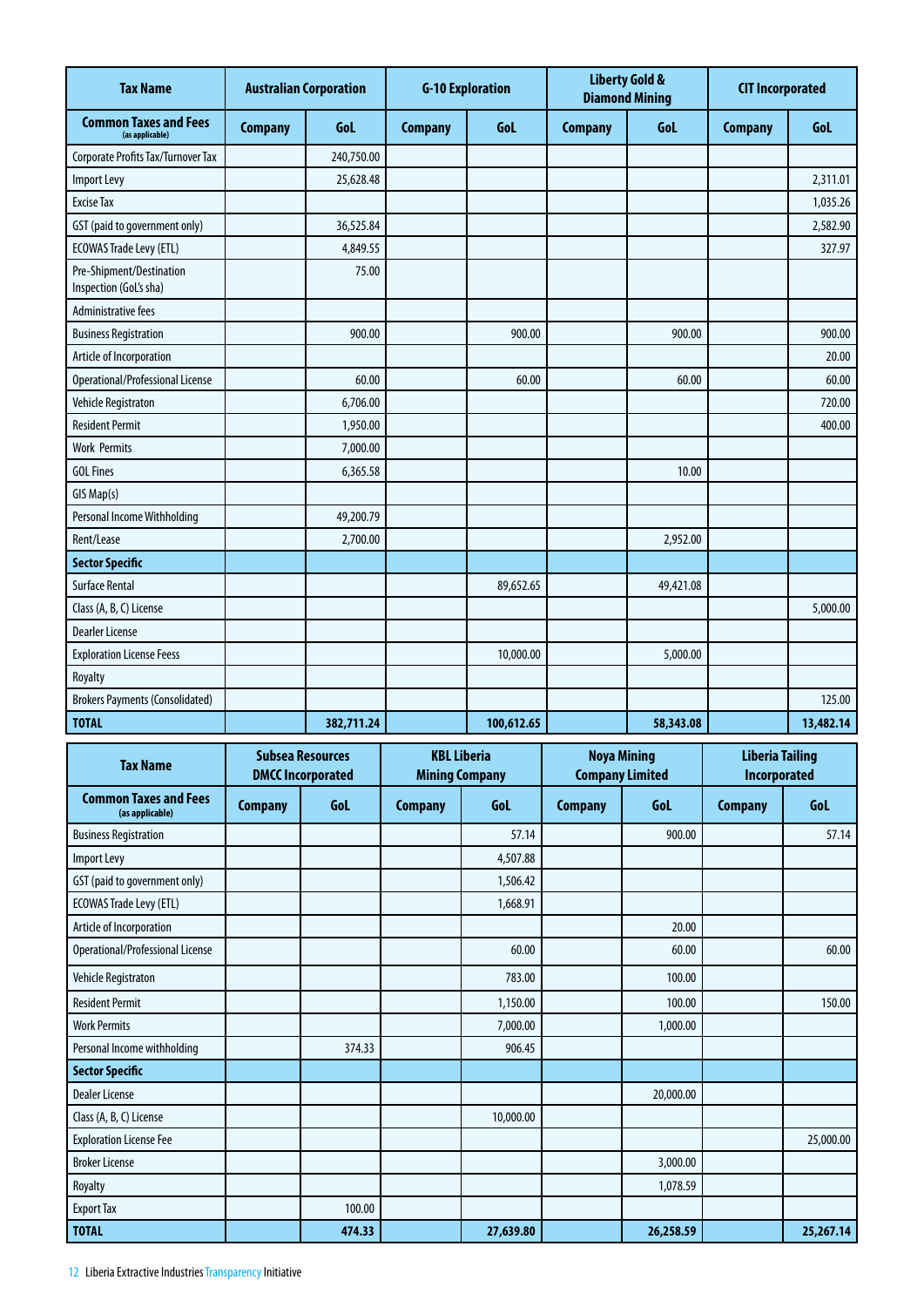| <b>Tax Name</b>                                 |                | <b>Silla Enterprises</b><br>Incorporated |                | M & G Infinity Incorporated |                | <b>RAFF Resources</b><br><b>Incorporated</b> |                | <b>Sinlib Mining Company</b><br><b>Liberia Limited</b> |  |
|-------------------------------------------------|----------------|------------------------------------------|----------------|-----------------------------|----------------|----------------------------------------------|----------------|--------------------------------------------------------|--|
| <b>Common Taxes and Fees</b><br>(as applicable) | <b>Company</b> | <b>GoL</b>                               | <b>Company</b> | GoL                         | <b>Company</b> | <b>Gol</b>                                   | <b>Company</b> | <b>Gol</b>                                             |  |
| <b>Business Registration</b>                    |                | 85.71                                    |                | 900.00                      |                | 57.14                                        |                | 1,800.00                                               |  |
| Article of Incorporation                        |                |                                          |                |                             |                |                                              |                | 30.00                                                  |  |
| Operational/Professional License                |                | 120.00                                   |                | 60.00                       |                | 60.00                                        |                | 180.00                                                 |  |
| Vehicle Registraton                             |                |                                          |                |                             |                |                                              |                | 230.00                                                 |  |
| Rent/Lease                                      |                |                                          |                |                             |                |                                              |                | 1,400.00                                               |  |
| <b>Sector Specific</b>                          |                |                                          |                |                             |                |                                              |                |                                                        |  |
| Class (A, B, C) License                         |                |                                          |                | 5,000.00                    |                | 10,000.00                                    |                | 10,000.00                                              |  |
| <b>Broker License</b>                           |                | 1,500.00                                 |                |                             |                |                                              |                |                                                        |  |
| <b>Dearler License</b>                          |                |                                          |                | 20,000.00                   |                |                                              |                |                                                        |  |
| Royalty                                         |                |                                          |                | 830.31                      |                |                                              |                |                                                        |  |
| <b>TOTAL</b>                                    |                | 1,705.71                                 |                | 26,790.31                   |                | 10,117.14                                    |                | 13,640.00                                              |  |

| <b>Tax Name</b>                                   | <b>Small Scale Miners</b> |            | <b>Weajue Hill</b><br><b>Mining Corporation</b> |            | Liberia Gold<br><b>Refinery Corporation</b> |        | <b>Liberia Mining Company</b> |        |
|---------------------------------------------------|---------------------------|------------|-------------------------------------------------|------------|---------------------------------------------|--------|-------------------------------|--------|
| <b>Common Taxes and Fees</b><br>(as applicable)   | <b>Company</b>            | GoL        | <b>Company</b>                                  | <b>Gol</b> | <b>Company</b>                              | GoL    | <b>Company</b>                | GoL    |
| <b>ECOWAS Trade Levy (ETL)</b>                    |                           |            |                                                 | 2,094.79   |                                             |        |                               |        |
| <b>Customs User Fees</b>                          |                           |            |                                                 | 3,617.37   |                                             |        |                               |        |
| <b>Business Registration</b>                      |                           |            |                                                 | 900.00     |                                             | 57.14  |                               |        |
| Operational/Professional License                  |                           |            |                                                 | 60.00      |                                             | 60.00  |                               |        |
| Vehicle Registraton                               |                           |            |                                                 | 1,910.43   |                                             |        |                               |        |
| <b>Resident Permits</b>                           |                           |            |                                                 | 1,750.00   |                                             |        |                               | 500.00 |
| <b>Sector Specific</b>                            |                           |            |                                                 |            |                                             |        |                               |        |
| Class (A, B, C) License                           |                           |            |                                                 | 10,000.00  |                                             |        |                               |        |
| <b>Small Scale Miners Payments (consolidated)</b> |                           | 200,511.37 |                                                 |            |                                             |        |                               |        |
| <b>TOTAL</b>                                      |                           | 200,511.37 |                                                 | 20,332.59  |                                             | 117.14 |                               | 500.00 |

| <b>Tax Name</b>                                 | <b>Youssef Diamond</b><br><b>Mining Company</b> |            |                | African Aura Resources Liberia<br><b>Limited</b> |                               | <b>Horizon Investment</b><br>Incorporated | <b>Diasoma Minerials</b><br>Incorporated |           |
|-------------------------------------------------|-------------------------------------------------|------------|----------------|--------------------------------------------------|-------------------------------|-------------------------------------------|------------------------------------------|-----------|
| <b>Common Taxes and Fees</b><br>(as applicable) | <b>Company</b>                                  | <b>GoL</b> | <b>Company</b> | GoL                                              | <b>Gol.</b><br><b>Company</b> |                                           | <b>Company</b>                           | GoL       |
| Import Levy                                     |                                                 |            |                |                                                  |                               | 22,408.09                                 |                                          |           |
| <b>Excise Tax</b>                               |                                                 |            |                |                                                  |                               | 8.16                                      |                                          |           |
| GST (paid to government only)                   |                                                 |            |                |                                                  |                               | 7,259.33                                  |                                          |           |
| <b>ECOWAS Trade Levy (ETL)</b>                  |                                                 | 11,926.30  |                |                                                  |                               | 935.73                                    |                                          |           |
| <b>Customs User Fees</b>                        |                                                 | 17,889.46  |                |                                                  |                               |                                           |                                          |           |
| <b>Business Registration</b>                    |                                                 | 900.00     |                |                                                  |                               |                                           |                                          |           |
| Operational/Professional License                |                                                 | 60.00      |                |                                                  |                               |                                           |                                          |           |
| Vehicle Registraton                             |                                                 | 2,882.00   |                |                                                  |                               | 96.00                                     |                                          |           |
| <b>Resident Permits</b>                         |                                                 | 250.00     |                |                                                  |                               | 600.00                                    |                                          |           |
| <b>Work Permits</b>                             |                                                 |            |                |                                                  |                               | 1,200.00                                  |                                          |           |
| <b>GOL Fines</b>                                |                                                 |            |                |                                                  |                               | 520.00                                    |                                          |           |
| Personal Income withholding                     |                                                 | 3,763.44   |                | 12,976.67                                        |                               | 93.65                                     |                                          |           |
| Rent/Lease                                      |                                                 | 200.00     |                | 1,853.81                                         |                               |                                           |                                          |           |
| <b>Sector Specific</b>                          |                                                 |            |                |                                                  |                               |                                           |                                          |           |
| <b>Surface Rental</b>                           |                                                 |            |                | 17,791.20                                        |                               |                                           |                                          |           |
| <b>Dealer License</b>                           |                                                 |            |                |                                                  |                               |                                           |                                          | 20,000.00 |
| Class (A, B, C) License                         |                                                 | 5,000.00   |                |                                                  |                               |                                           |                                          |           |
| <b>Exploration License Feess</b>                |                                                 |            |                | 10,000.00                                        |                               |                                           |                                          |           |
| Royalty                                         |                                                 |            |                |                                                  |                               |                                           |                                          | 8,815.46  |
| <b>TOTAL</b>                                    |                                                 | 42,871.20  |                | 42,621.68                                        |                               | 33,121.16                                 |                                          | 28,815.46 |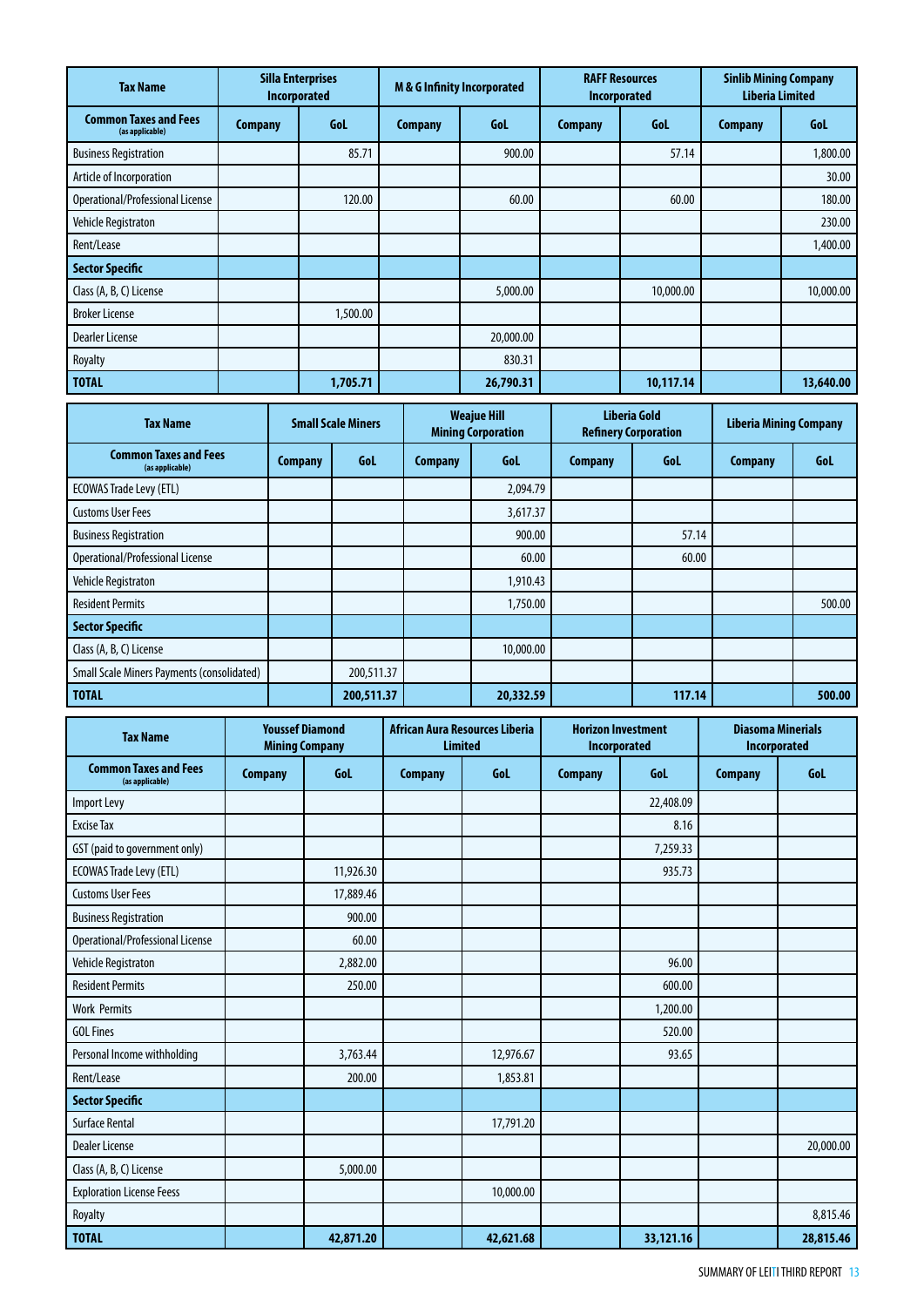| <b>Tax Name</b>                                 | <b>Explorex Overseas Limited</b> |           | <b>Estmor Gold</b><br><b>Mining Company</b> |           | <b>KPO Resources Incorporated</b> |            | <b>Hualee International</b><br><b>Corporation</b> |           |
|-------------------------------------------------|----------------------------------|-----------|---------------------------------------------|-----------|-----------------------------------|------------|---------------------------------------------------|-----------|
| <b>Common Taxes and Fees</b><br>(as applicable) | <b>Company</b>                   | GoL       | <b>Company</b>                              | GoL       | <b>Company</b>                    | <b>Gol</b> | <b>Company</b>                                    | GoL       |
| <b>Administrative fees</b>                      |                                  |           |                                             | 7.14      |                                   |            |                                                   |           |
| Corporate Profits Tax/Turnover Tax              |                                  |           |                                             |           |                                   |            |                                                   | 406.29    |
| <b>Import Levy</b>                              |                                  |           |                                             |           |                                   |            |                                                   | 1,338.01  |
| GST (paid to government only)                   |                                  |           |                                             |           |                                   |            |                                                   | 2,740.90  |
| <b>ECOWAS Trade Levy (ETL)</b>                  |                                  |           |                                             |           |                                   |            |                                                   | 374.41    |
| <b>Business Registration</b>                    |                                  |           |                                             |           |                                   |            |                                                   | 900.00    |
| Article of Incorporation                        |                                  |           |                                             | 10.00     |                                   |            |                                                   |           |
| Operational/Professional License                |                                  |           |                                             |           |                                   |            |                                                   | 60.00     |
| Vehicle Registraton                             |                                  |           |                                             | 760.00    |                                   | 430.00     |                                                   |           |
| <b>Resident Permits</b>                         |                                  | 250.00    |                                             | 750.00    |                                   |            |                                                   | 1,250.00  |
| <b>Work Permits</b>                             |                                  | 1,800.00  |                                             |           |                                   |            |                                                   |           |
| Personal Income withholding                     |                                  |           |                                             | 1,910.82  |                                   |            |                                                   | 731.95    |
| Rent/Lease                                      |                                  |           |                                             |           |                                   |            |                                                   | 240.00    |
| <b>Sector Specific</b>                          |                                  |           |                                             |           |                                   |            |                                                   |           |
| <b>Surface Rental</b>                           |                                  | 8,401.59  |                                             | 3,549.91  |                                   |            |                                                   |           |
| Class (A, B, C) License                         |                                  |           |                                             | 10,000.00 |                                   |            |                                                   |           |
| <b>Exploration License Fees</b>                 |                                  | 10,000.00 |                                             | 5,000.00  |                                   |            |                                                   | 10,000.00 |
| <b>TOTAL</b>                                    |                                  | 20,451.59 |                                             | 21,987.87 |                                   | 430.00     |                                                   | 18,041.56 |

| <b>Tax Name</b>                                 | <b>Knights Group</b><br><b>Incorporated</b> |        | <b>International Mining</b><br><b>Associate Incorporated</b> |            | <b>Ducor Minerals</b> |        | <b>Bopolu Commercial</b><br><b>Limited</b> |        |
|-------------------------------------------------|---------------------------------------------|--------|--------------------------------------------------------------|------------|-----------------------|--------|--------------------------------------------|--------|
| <b>Common Taxes and Fees</b><br>(as applicable) | <b>Company</b>                              | Gol    | <b>Company</b>                                               | <b>Gol</b> | Gol<br><b>Company</b> |        | <b>Company</b>                             | Gol    |
| <b>Import Levy</b>                              |                                             |        |                                                              |            |                       | 142.50 |                                            |        |
| GST (paid to government only)                   |                                             |        |                                                              |            |                       | 67.98  |                                            |        |
| <b>ECOWAS Trade Levy (ETL)</b>                  |                                             |        |                                                              |            |                       | 1.00   |                                            |        |
| <b>Business Registration</b>                    |                                             |        |                                                              | 57.14      |                       |        |                                            | 57.14  |
| Article of Incorporation                        |                                             |        |                                                              |            |                       |        |                                            |        |
| Operational/Professional License                |                                             | 7.14   |                                                              | 60.00      |                       |        |                                            | 60.00  |
| <b>GOL Fines</b>                                |                                             |        |                                                              |            |                       |        |                                            | 14.29  |
| <b>Sector Specific</b>                          |                                             |        |                                                              |            |                       |        |                                            |        |
| Royalty                                         |                                             | 602.25 |                                                              |            |                       |        |                                            |        |
| Class (A, B, C) License                         |                                             |        |                                                              | 125.00     |                       |        |                                            |        |
| <b>TOTAL</b>                                    |                                             | 609.39 |                                                              | 242.14     |                       | 211.48 |                                            | 131.43 |

| <b>Tax Name</b>                                 |                | <b>GBF Investment</b><br><b>Incorporated</b> | <b>Louise T. Steele</b> |          | <b>Precious Minerials</b><br><b>Mining Company</b> |        | <b>Fine Minerals</b><br><b>International Limited</b> |        |
|-------------------------------------------------|----------------|----------------------------------------------|-------------------------|----------|----------------------------------------------------|--------|------------------------------------------------------|--------|
| <b>Common Taxes and Fees</b><br>(as applicable) | <b>Company</b> | Gol                                          | <b>Company</b>          | GoL      | <b>Company</b>                                     | Gol.   | <b>Company</b>                                       | Gol    |
| <b>Business Registration</b>                    |                | 900.00                                       |                         |          |                                                    | 900.00 |                                                      | 900.00 |
| Operational/Professional License                |                |                                              |                         |          |                                                    | 60.00  |                                                      | 60.00  |
| <b>Sector Specific</b>                          |                |                                              |                         |          |                                                    |        |                                                      |        |
| Class (A, B, C) License                         |                |                                              |                         | 5,000.00 |                                                    |        |                                                      |        |
| <b>Dealer License</b>                           |                | 5,000.00                                     |                         |          |                                                    |        |                                                      |        |
| <b>Brokers Payments (consolidated)</b>          |                |                                              |                         | 125.00   |                                                    |        |                                                      |        |
| <b>TOTAL</b>                                    |                | 5,900.00                                     |                         | 5,125.00 |                                                    | 960.00 |                                                      | 960.00 |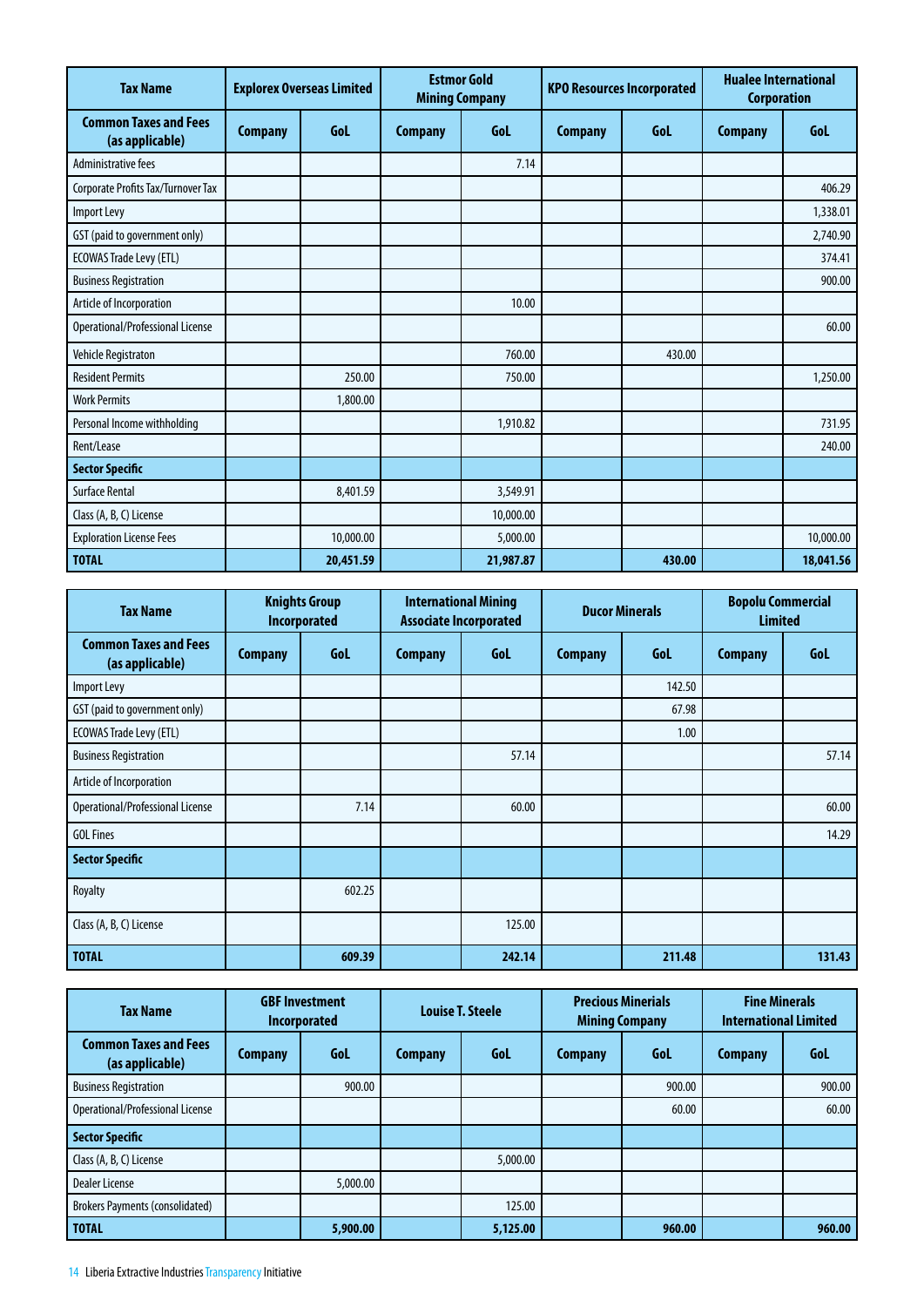### **FORESTRY SECTOR**

| <b>Tax Kind</b>                                 |                | <b>Tarpeh Timber</b> | <b>Corporation</b> | <b>Universal Forestry</b> | <b>Bopolu</b><br><b>Development</b> |        | <b>Ecowood</b><br>Incorporated/<br><b>Texas International</b><br>Incorporated |          | <b>International Consultant</b><br><b>Capital</b> |              |
|-------------------------------------------------|----------------|----------------------|--------------------|---------------------------|-------------------------------------|--------|-------------------------------------------------------------------------------|----------|---------------------------------------------------|--------------|
| <b>Common Taxes and Fees</b><br>(as applicable) | <b>Company</b> | GoL                  | <b>Company</b>     | GoL                       | <b>Company</b>                      | GoL    | <b>Company</b>                                                                | GoL      | <b>Company</b>                                    | <b>Gol.</b>  |
| <b>Import Levy</b>                              |                |                      | 3,022.95           | 3,022.95                  |                                     |        |                                                                               |          |                                                   |              |
| <b>Excise Tax</b>                               |                |                      | 4,753.21           | 4,753.21                  |                                     |        |                                                                               |          |                                                   |              |
| GST (paid to government<br>only)                |                |                      | 2,662.95           | 2,662.95                  |                                     |        |                                                                               |          |                                                   |              |
| <b>ECOWAS Trade Levy (ETL)</b>                  |                |                      | 665.06             | 665.06                    |                                     |        |                                                                               |          |                                                   |              |
| <b>Customs User Fees</b>                        |                |                      | 1,039.49           | 1,039.49                  |                                     |        |                                                                               |          |                                                   |              |
| <b>Administrative Fees</b>                      |                |                      |                    |                           |                                     |        |                                                                               |          |                                                   |              |
| <b>Business Registration</b>                    | 114.29         |                      | 57.14              | 57.14                     | 57.14                               | 57.14  | 900.00                                                                        | 900.00   |                                                   |              |
| Operational/Professional<br>License             |                |                      | 60.00              | 60.00                     | 60.00                               | 60.00  | 60.00                                                                         | 60.00    |                                                   |              |
| Article of Incorporation                        |                |                      |                    |                           |                                     |        | 10.00                                                                         | 10.00    | 10.00                                             | 10.00        |
| Vehicle Registraton                             |                |                      | 770.00             | 770.00                    |                                     |        | 3,628.00                                                                      | 3,628.00 |                                                   |              |
| <b>Resident Permits</b>                         |                |                      | 1,000.00           | 1,000.00                  |                                     |        | 500.00                                                                        | 500.00   |                                                   |              |
| <b>Work Permits</b>                             |                |                      |                    |                           |                                     |        | 1,000.00                                                                      | 1,000.00 |                                                   |              |
| <b>GOL Fines</b>                                | 2,000.00       | 2,391.67             | 5,994.79           | 5,994.79                  |                                     |        | 225.00                                                                        | 225.00   | 174,208.78                                        | 174,208.78   |
| Personal Income withholding                     | 8,436.45       | 1,491.10             | 1,123.06           | 1,105.10                  |                                     |        |                                                                               |          | 1,081.96                                          | 1,081.96     |
| Rent/Lease                                      | 500.00         | 500.00               | 240.00             | 240.00                    |                                     |        |                                                                               |          |                                                   |              |
| <b>Sector Specific</b>                          |                |                      |                    |                           |                                     |        |                                                                               |          |                                                   |              |
| <b>Surface Rental</b>                           |                |                      |                    |                           |                                     |        |                                                                               |          | 3,483,175.50                                      | 3,483,175.50 |
| <b>Contract Administration Fee</b>              |                |                      | 100.00             | 100.00                    |                                     |        | 1,000.00                                                                      | 1,000.00 | 1,000.00                                          | 1,000.00     |
| <b>Waybill Fee</b>                              | 1,650.00       | 1,650.00             |                    |                           |                                     |        |                                                                               |          |                                                   |              |
| Rubber/Wood Products Export<br>Fees             | 1,666.11       | 1,666.11             | 194.99             | 194.99                    |                                     |        |                                                                               |          |                                                   |              |
| Forest Product Fee (processed<br>materials)     | 379.33         | 379.33               |                    |                           |                                     |        |                                                                               |          |                                                   |              |
| <b>Timber Export License Fees</b>               | 100.00         | 100.00               |                    |                           |                                     |        |                                                                               |          |                                                   |              |
| Log Export Fees                                 | 49,700.00      | 49,700.00            | 18,272.20          | 18,272.20                 |                                     |        |                                                                               |          |                                                   |              |
| Non Timber Forest Products                      | 50.00          | 50.00                | 34,000.00          | 34,000.00                 |                                     |        |                                                                               |          |                                                   |              |
| Chain of Custody<br>Management Fee (PSI)        | 259.12         | 259.12               |                    |                           |                                     |        |                                                                               |          |                                                   |              |
| <b>TOTAL</b>                                    | 64,855.30      | 58,187.33            | 73,955.84          | 73,937.88                 | 117.14                              | 117.14 | 7,323.00                                                                      | 7,323.00 | 3,659,476.24                                      | 3,659,476.24 |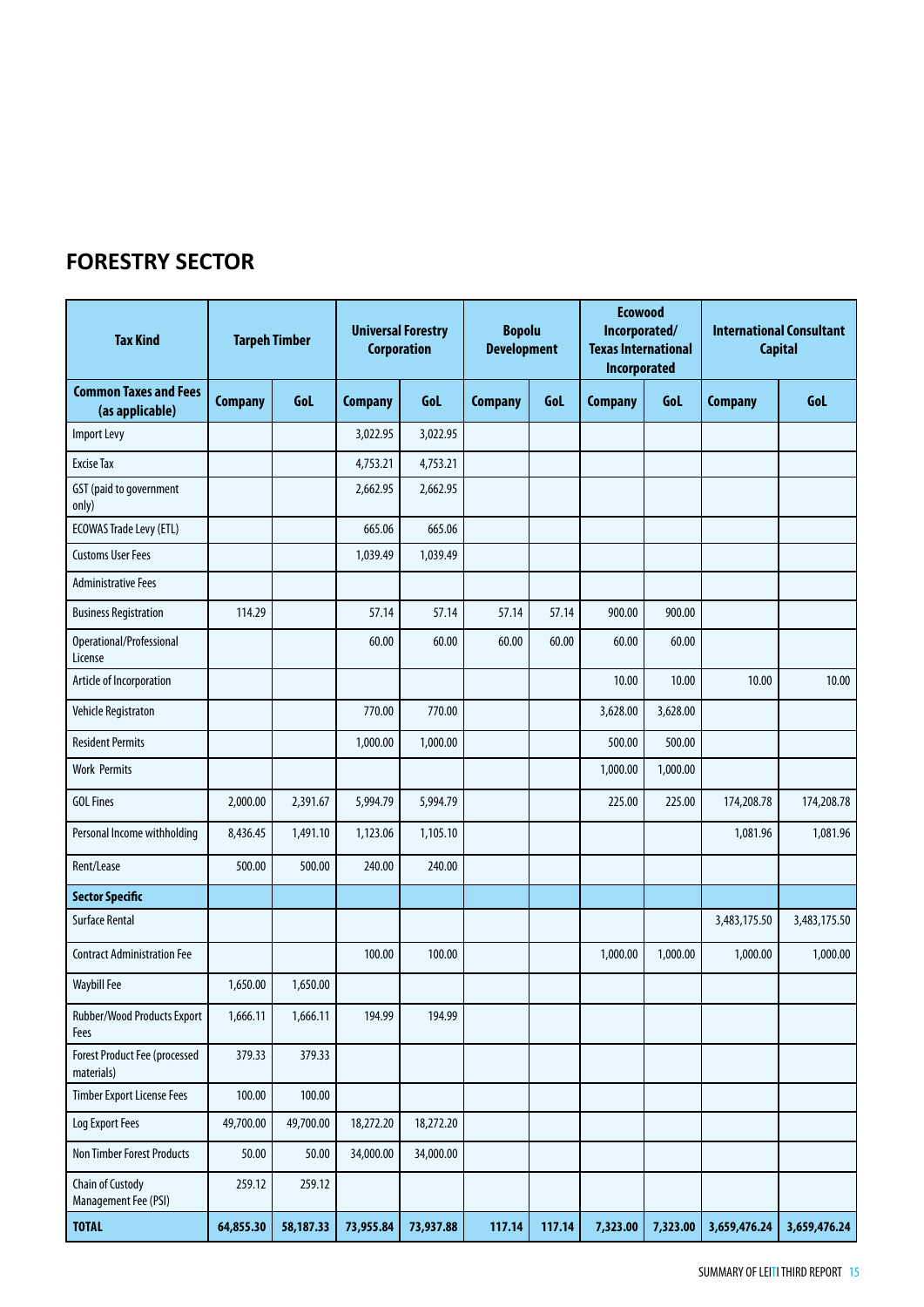| <b>Tax Kind</b>                                 | <b>Bassa Timber &amp;</b><br><b>Logging Company</b> |          | <b>Euro Liberia</b><br><b>Logging Company</b> |              | E. J & J Investment<br><b>Corporation</b> |            | <b>Mandra LTTC Incorporated</b> |          |
|-------------------------------------------------|-----------------------------------------------------|----------|-----------------------------------------------|--------------|-------------------------------------------|------------|---------------------------------|----------|
| <b>Common Taxes and Fees</b><br>(as applicable) | <b>Company</b>                                      | Gol      | <b>Company</b>                                | GoL          | <b>Company</b>                            | <b>Gol</b> | <b>Company</b>                  | GoL      |
| <b>Business Registration</b>                    | 57.14                                               | 57.14    | 900.00                                        | 900.00       | 57.14                                     | 57.14      | 900.00                          | 900.00   |
| Operational/Professional License                | 60.00                                               | 60.00    | 60.00                                         | 60.00        | 60.00                                     | 60.00      | 60.00                           | 60.00    |
| <b>Vehicle Registraton</b>                      | 100.00                                              | 100.00   | 1.095.00                                      | 1.095.00     | 230.00                                    | 230.00     | 1,810.00                        | 1,810.00 |
| <b>Resident Permits</b>                         |                                                     |          | 450.00                                        | 450.00       |                                           |            | 1,000.00                        | 1,000.00 |
| <b>Fire Certificate</b>                         |                                                     |          | 40.00                                         | 40.00        |                                           |            |                                 |          |
| <b>Work Permits</b>                             |                                                     |          | 1,350.00                                      | 1,350.00     |                                           |            |                                 |          |
| <b>GOL Fines</b>                                | 214.29                                              | 214.29   |                                               |              | 10,847.52                                 | 10,847.52  |                                 |          |
| Personal Income withholding                     | 615.43                                              | 615.43   | 23,235.59                                     | 23,235.59    | 6,859.07                                  | 6,859.07   |                                 |          |
| Rent/Lease                                      | 120.00                                              | 120.00   | 221.59                                        | 221.59       | 200.00                                    | 200.00     |                                 |          |
| <b>Sector Specific</b>                          |                                                     |          |                                               |              |                                           |            |                                 |          |
| <b>Surface Rental</b>                           |                                                     |          | 700.000.00                                    | 700.000.00   | 289,745.72                                | 289,745.72 |                                 |          |
| <b>Block Inspection Fees</b>                    |                                                     |          | 1,000.00                                      | 1,000.00     |                                           |            |                                 |          |
| <b>Contract Administration Fee</b>              |                                                     |          |                                               |              | 1,000.00                                  | 1,000.00   |                                 |          |
| <b>Waybill Fee</b>                              |                                                     |          |                                               |              | 6,000.00                                  | 6,000.00   |                                 |          |
| Rubber/Wood Products Export Fees                |                                                     |          |                                               |              | 50,666.22                                 | 50,666.22  |                                 |          |
| Area Fee                                        |                                                     |          | 634,175.00                                    | 634,175.00   | 143,155.00                                | 143,155.00 |                                 |          |
| <b>Stumpage Fee</b>                             |                                                     |          |                                               |              | 55,933.84                                 | 55,933.84  |                                 |          |
| <b>Timber Export License Fees</b>               |                                                     |          |                                               |              | 200.00                                    | 200.00     |                                 |          |
| Log Export Fees                                 |                                                     |          |                                               |              | 31,853.49                                 | 31,853.49  |                                 |          |
| <b>Non Timber Forest Products</b>               |                                                     |          | 1,145.98                                      | 1,145.98     |                                           |            |                                 |          |
| Chain of Custody Management Fee (PSI)           |                                                     |          |                                               |              | 41,078.99                                 | 41.078.99  |                                 |          |
| <b>TOTAL</b>                                    | 1,166.86                                            | 1,166.86 | 1,363,673.16                                  | 1,363,673.16 | 637,886.99                                | 637,886.99 | 3,770.00                        | 3,770.00 |

| <b>Tax Kind</b>                                 | <b>Geblo Logging</b> |              | <b>Alpha Logging and Wood</b><br><b>Processing Incorporated</b> |              | <b>Atlantic Resources Limited</b> |              | <b>Malavasi Logging</b><br><b>Company</b> |          |
|-------------------------------------------------|----------------------|--------------|-----------------------------------------------------------------|--------------|-----------------------------------|--------------|-------------------------------------------|----------|
| <b>Common Taxes and Fees</b><br>(as applicable) | <b>Company</b>       | GoL          | <b>Company</b>                                                  | GoL          | <b>Company</b>                    | GoL          | <b>Company</b>                            | GoL      |
| <b>ECOWAS Trade Levy (ETL)</b>                  | 813.24               | 813.24       | 1,317.00                                                        | 1,317.00     |                                   |              |                                           |          |
| <b>Customs Users Fee</b>                        | 1.219.93             | 1,219.93     | 1,975.50                                                        | 1.975.50     |                                   |              |                                           |          |
| <b>Administrative fees</b>                      | 1,000.00             | 1,000.00     |                                                                 |              |                                   |              |                                           |          |
| <b>Business Registration</b>                    | 57.14                | 57.14        |                                                                 |              |                                   |              |                                           |          |
| Article of Incorporation                        | 10.00                | 10.00        |                                                                 |              |                                   |              |                                           |          |
| Operational/Professional License                | 60.00                | 60.00        |                                                                 |              |                                   |              |                                           |          |
| Vehicle Registraton                             | 755.00               | 755.00       | 230.00                                                          | 230.00       |                                   |              | 230.00                                    | 230.00   |
| <b>Resident Permit</b>                          |                      |              | 100.00                                                          | 100.00       |                                   |              | 100.00                                    | 100.00   |
| <b>Work Permits</b>                             |                      |              |                                                                 |              |                                   |              | 450.00                                    | 450.00   |
| <b>GOL Fines</b>                                | 91,186.92            | 91,186.92    |                                                                 |              |                                   |              |                                           |          |
| Personal Income withholding                     | 3,658.89             | 3,658.89     | 489.68                                                          | 489.68       |                                   |              | 3,859.53                                  | 3,859.53 |
| Rent/Lease                                      |                      |              | 600.00                                                          | 600.00       |                                   |              | 529.05                                    | 529.05   |
| <b>Professional Services</b>                    | 60.00                | 60.00        |                                                                 |              |                                   |              |                                           |          |
| <b>Sector Specific</b>                          |                      |              |                                                                 |              |                                   |              |                                           |          |
| Surface Rental                                  | 1,741,923.00         | 1,741,923.00 |                                                                 |              | 1,062,161.60                      | 1,062,161.60 |                                           |          |
| <b>Land Resource Tax</b>                        | 61.40                | 61.40        |                                                                 |              |                                   |              |                                           |          |
| <b>Block Inspection Fees</b>                    |                      |              |                                                                 |              | 1,000.00                          | 1,000.00     |                                           |          |
| <b>Contract Administration Fee</b>              |                      |              | 1,000.00                                                        | 1,000.00     |                                   |              |                                           |          |
| Area Fee                                        |                      |              | 298,100.00                                                      | 298,100.00   | 298,360.00                        | 298,360.00   |                                           |          |
| <b>Bid Premium</b>                              |                      |              | 1,198,362.00                                                    | 1,198,362.00 |                                   |              |                                           |          |
| <b>TOTAL</b>                                    | 1,840,805.52         | 1,840,805.52 | 1,502,174.18                                                    | 1,502,174.18 | 1,361,521.60                      | 1,361,521.60 | 5,168.58                                  | 5,168.58 |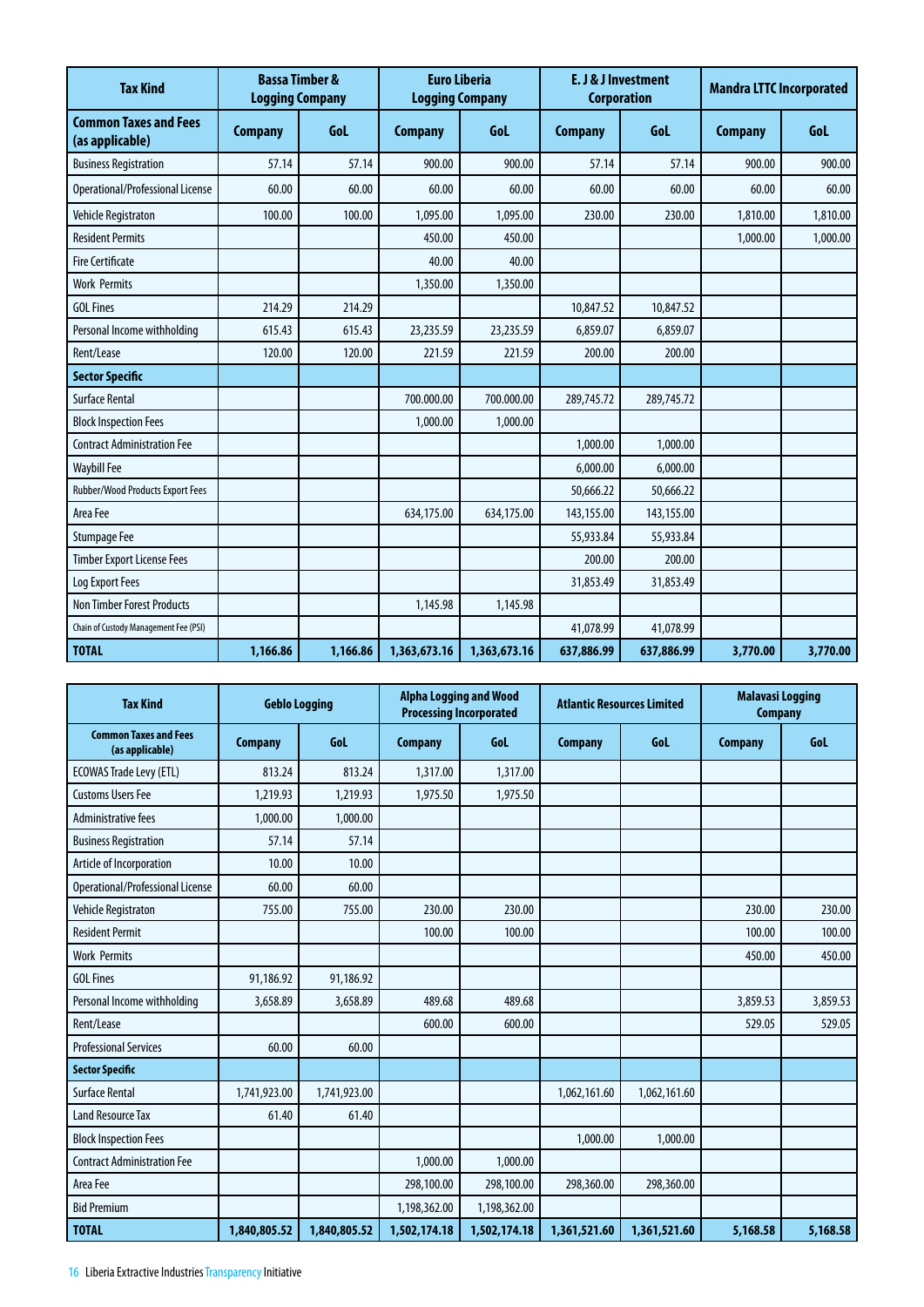| <b>Tax Kind</b>                                 |                | <b>Mandra Forestry Liberia</b><br><b>Limited</b> |                | <b>Bargor &amp; Bargor Enterprise</b><br><b>Incorporated</b> |                | <b>The Liberia Tree and Trading</b><br><b>Company Incorporated</b> | <b>B &amp; V Timber Company</b> |            |
|-------------------------------------------------|----------------|--------------------------------------------------|----------------|--------------------------------------------------------------|----------------|--------------------------------------------------------------------|---------------------------------|------------|
| <b>Common Taxes and Fees</b><br>(as applicable) | <b>Company</b> | <b>Gol</b>                                       | <b>Company</b> | <b>Gol</b>                                                   | <b>Company</b> | Gol                                                                | <b>Company</b>                  | Gol        |
| Import Levy                                     |                |                                                  | 2.789.61       | 2,789.61                                                     | 13,364.97      | 13,344.24                                                          |                                 |            |
| <b>Excise Tax</b>                               |                |                                                  | 295.87         | 295.87                                                       | 1,829.16       | 1,829.16                                                           |                                 |            |
| GST (paid to government only)                   |                |                                                  | 2,040.57       | 2,040.57                                                     | 7,261.23       | 7,230.46                                                           |                                 |            |
| <b>ECOWAS Trade Levy (ETL)</b>                  |                |                                                  | 258.87         | 258.07                                                       | 38,841.21      | 38,837.06                                                          |                                 |            |
| <b>Customs Users Fee</b>                        |                |                                                  |                |                                                              | 57,003.33      | 57,003.33                                                          |                                 |            |
| <b>Business Registration</b>                    | 900.00         | 900.00                                           | 57.14          | 57.14                                                        | 57.14          | 57.14                                                              |                                 |            |
| Operational/Professional License                | 60.00          | 60.00                                            | 60.00          | 60.00                                                        | 60.00          | 60.00                                                              |                                 |            |
| Vehicle Registraton                             | 1,810.00       | 1,810.00                                         |                |                                                              |                |                                                                    |                                 |            |
| <b>Resident Permit</b>                          | 1000.00        | 1000.00                                          | 500.00         | 500.00                                                       |                |                                                                    |                                 |            |
| <b>GOL Fines</b>                                |                |                                                  | 840.00         | 840.00                                                       |                |                                                                    |                                 |            |
| Personal Income withholding                     |                |                                                  |                |                                                              | 3,099.69       | 3,299.69                                                           |                                 |            |
| <b>Sector Specific</b>                          |                |                                                  |                |                                                              |                |                                                                    |                                 |            |
| <b>Surface Rental</b>                           |                |                                                  | 9,550.00       | 9,550.00                                                     | 569,934.40     | 569,934.40                                                         | 110,537.50                      | 110,537.50 |
| <b>Block Inspection Fees</b>                    |                |                                                  |                |                                                              | 1000.00        | 1000.00                                                            |                                 |            |
| <b>Contract Administration Fee</b>              |                |                                                  | 1000.00        | 1000.00                                                      |                |                                                                    | 1,000.00                        | 1,000.00   |
| <b>Waybill Fee</b>                              |                |                                                  | 600.00         | 600.00                                                       |                |                                                                    | 1,200.00                        | 1,200.00   |
| Area Fee                                        |                |                                                  | 6,250.00       | 6,250.00                                                     | 148,415.00     | 148,415.00                                                         |                                 |            |
| <b>Bid Premium</b>                              |                |                                                  |                |                                                              | 45.00          |                                                                    |                                 |            |
| <b>Non Timber Forest Products</b>               |                |                                                  |                |                                                              | 550.00         | 550.00                                                             | 250.00                          | 250.00     |
| <b>TOTAL</b>                                    | 3,770.00       | 3,770.00                                         | 24,242.06      | 24,241.26                                                    | 841,371.13     | 841,560.48                                                         | 112,987.50                      | 112,987.50 |

### taxpayers That Did Not Submit Templates (forestry Sector)

| <b>Tax Kind</b>                                            |                | <b>Eco Timber</b> |                | <b>Akewa Group of Companies</b> | <b>Pit Sawers (Consolidated)</b> |            |  |
|------------------------------------------------------------|----------------|-------------------|----------------|---------------------------------|----------------------------------|------------|--|
| <b>Common Taxes and Fees</b><br>(as applicable)            | <b>Company</b> | GoL               | <b>Company</b> | Gol                             | <b>Company</b>                   | Gol        |  |
| <b>Import Levy</b>                                         |                | 18,904.17         |                |                                 |                                  |            |  |
| GST (paid to government only)                              |                | 9,524.80          |                |                                 |                                  |            |  |
| <b>ECOWAS Trade Levy (ETL)</b>                             |                | 2,113.65          |                |                                 |                                  |            |  |
| <b>Customs Users Fee</b>                                   |                | 2,432.11          |                |                                 |                                  |            |  |
| <b>Business Registration</b>                               |                | 900.00            |                | 900.00                          |                                  |            |  |
| Article of Incorporation                                   |                |                   |                | 10.00                           |                                  |            |  |
| Operational/Professional License                           |                | 60.00             |                | 60.00                           |                                  |            |  |
| Vehicle Registraton                                        |                | 13,442.00         |                |                                 |                                  |            |  |
| <b>Resident Permit</b>                                     |                | 1,200.00          |                |                                 |                                  |            |  |
| <b>Work Permits</b>                                        |                | 1,450.00          |                |                                 |                                  |            |  |
| Personal Income withholding                                |                | 7,132.57          |                |                                 |                                  |            |  |
| Rent/Lease                                                 |                | 17,652.09         |                |                                 |                                  |            |  |
| <b>Sector Specific</b>                                     |                |                   |                |                                 |                                  |            |  |
| <b>Chainsaw Lumber Fees - Pit</b><br>Sawers (consolidated) |                |                   |                |                                 |                                  | 603,904.35 |  |
| <b>TOTAL</b>                                               |                | 74,811.39         |                | 970.00                          |                                  | 603,904.35 |  |

SUMMARY OF LEITI THIRD REPORT 17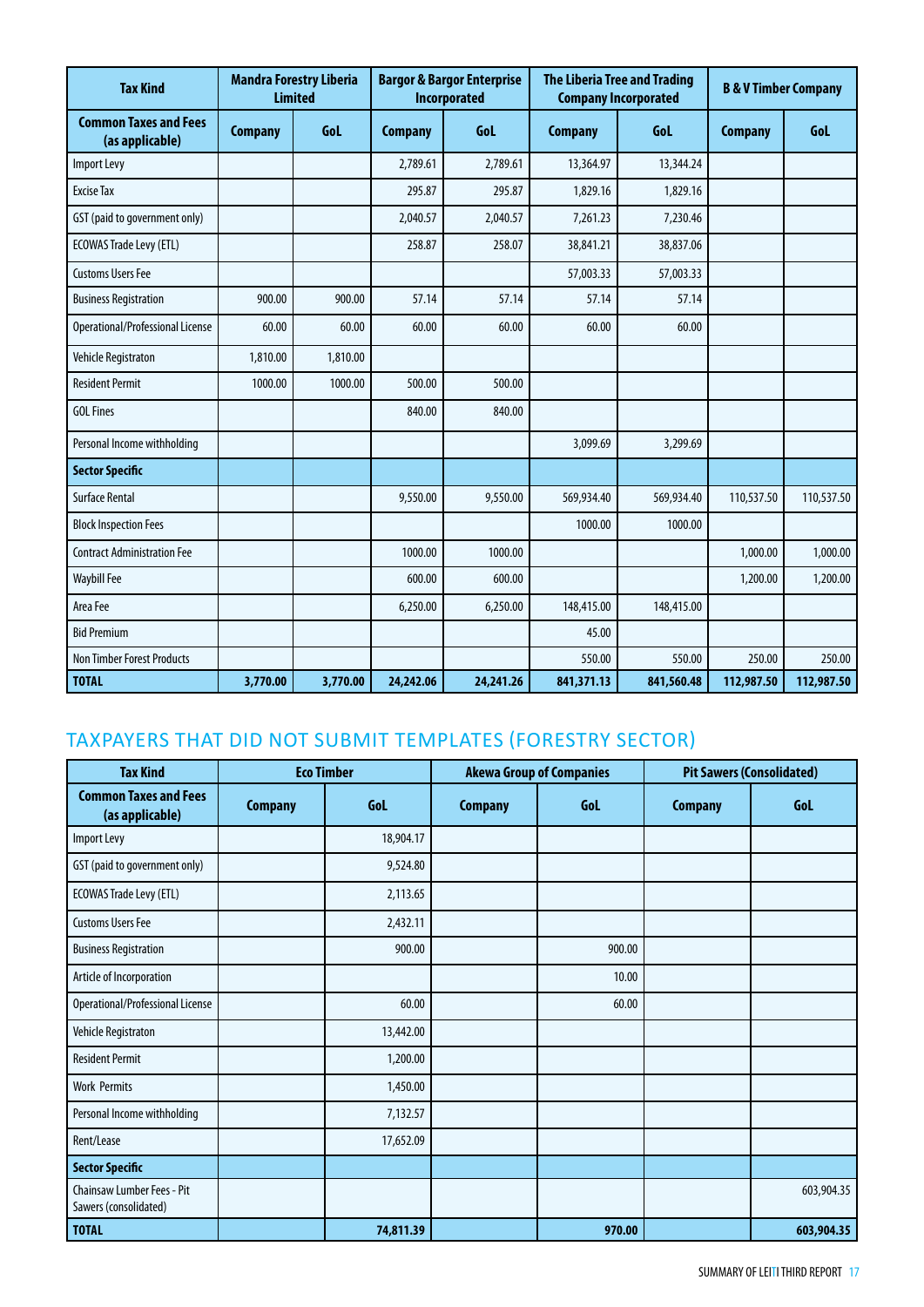### **AGRICULTURE SECTOR**

| <b>Tax Name</b>                                                | <b>Morris American Rubber</b><br><b>Company</b> |           | <b>Firestone Liberia</b><br>Incorporated |              | <b>Libinc Oil Palm</b><br>Incorporated |           | <b>Liberian Agriculture Company</b> |              |
|----------------------------------------------------------------|-------------------------------------------------|-----------|------------------------------------------|--------------|----------------------------------------|-----------|-------------------------------------|--------------|
| <b>Common Taxes and Fees</b><br>(as applicable)                | <b>Company</b>                                  | GoL       | <b>Company</b>                           | GoL          | <b>Company</b>                         | GoL       | <b>Company</b>                      | GoL          |
| Contributions via GOL to<br>University Depts (UL etc.)         |                                                 |           | 50,000.00                                | 50,000.00    |                                        |           |                                     |              |
| <b>Contributions to Community</b><br>(paid to government only) |                                                 |           | 55,000.00                                | 55,000.00    |                                        |           |                                     |              |
| Corporate Profits Tax/Turnover Tax                             | 10,214.19                                       | 10,214.19 | 1,990.621.43                             | 1,990.621.43 |                                        |           | 538,310.16                          | 538,310.16   |
| <b>Import Levy</b>                                             |                                                 |           | 10,682.14                                | 10,682.14    |                                        |           | 8,014.55                            | 7,781.11     |
| <b>Excise Tax</b>                                              |                                                 |           | 39,095.00                                | 39,095.00    |                                        |           |                                     |              |
| GST (paid to government only)                                  |                                                 |           | 899.05                                   | 899.05       |                                        |           | 10,674.46                           | 10,328.03    |
| <b>ECOWAS Trade Levy (ETL)</b>                                 |                                                 |           | 73,797.48                                | 73,797.48    |                                        |           | 1,407.58                            | 1,360.89     |
| <b>Customs Users Fee</b>                                       |                                                 |           | 88,557.42                                | 88,557.42    |                                        |           | 65,869.05                           | 65,869.05    |
| <b>Business Registration</b>                                   | 57.14                                           | 57.14     | 900.00                                   | 900.00       | 900.00                                 | 900.00    | 1,350.00                            | 1,350.00     |
| Operational/Professional License                               | 60.00                                           | 60.00     | 60.00                                    | 60.00        | 60.00                                  | 60.00     | 120.00                              | 120.00       |
| Vehicle Registraton                                            | 3,578.00                                        | 3,578.00  | 106,244.00                               | 106,244.00   |                                        |           | 24,694.00                           | 24,694.00    |
| <b>Driver License</b>                                          |                                                 |           |                                          |              |                                        |           | 25.00                               |              |
| <b>Resident Permit</b>                                         |                                                 |           | 4,050.00                                 | 4,050.00     |                                        |           | 400.00                              | 400.00       |
| Fire certificate                                               |                                                 |           | 748.57                                   | 748.57       |                                        |           | 335.00                              | 335.00       |
| <b>Work Permits</b>                                            | 1,000.00                                        | 1,000.00  | 20,200.00                                | 20,200.00    |                                        |           |                                     |              |
| <b>GOL Fines</b>                                               | 22,603.46                                       | 22,603.46 |                                          |              |                                        |           |                                     |              |
| Personal Income withholding                                    | 10,494.89                                       | 10,494.89 | 3,810,273.97                             | 3,810,273.97 | 9,391.29                               | 9,391.29  | 468,105.25                          | 468,105.25   |
| Non-Resident withholding                                       |                                                 |           |                                          |              |                                        |           | 234,239.65                          | 234,239.65   |
| Rent/Lease                                                     | 17,000.00                                       | 17,000.00 | 13,047.59                                | 13,047.59    | 860.00                                 | 860.00    | 1,360.56                            | 1,360.56     |
| <b>Professional Services</b>                                   |                                                 |           | 183,999.39                               | 183,999.39   | 5,120.00                               | 5,120.00  | 79,071.79                           | 78,856.29    |
| <b>Sector Specific</b>                                         |                                                 |           |                                          |              |                                        |           |                                     |              |
| Surface Rental                                                 |                                                 |           | 237,980.00                               | 237,980.00   | 54,079.67                              | 54,079.67 | 1,990.14                            | 1,990.14     |
| <b>Export Collections</b>                                      |                                                 |           | 200.00                                   | 200.00       |                                        |           | 200.00                              | 200.00       |
| <b>Rubber Sale tax</b>                                         |                                                 |           | 942,542.61                               | 942,542.61   |                                        |           | 65,942.92                           | 65,942.92    |
| <b>Contract Administration Fee</b>                             | 4,450.00                                        | 4,450.00  | 375.00                                   | 375.00       | 100.00                                 | 100.00    | 1,325.00                            | 1,325.00     |
| Chainsaw Lumber Fees - Pit<br>Sawers (consolidated)            |                                                 |           | 6,156.14                                 | 6,156.14     |                                        |           |                                     |              |
| <b>TOTAL</b>                                                   | 69,457.68                                       | 69,457.68 | 7,635,429.79                             | 7,635,429.79 | 70,510.96                              | 70,510.96 | 1,503,435.11                        | 1,502,568.05 |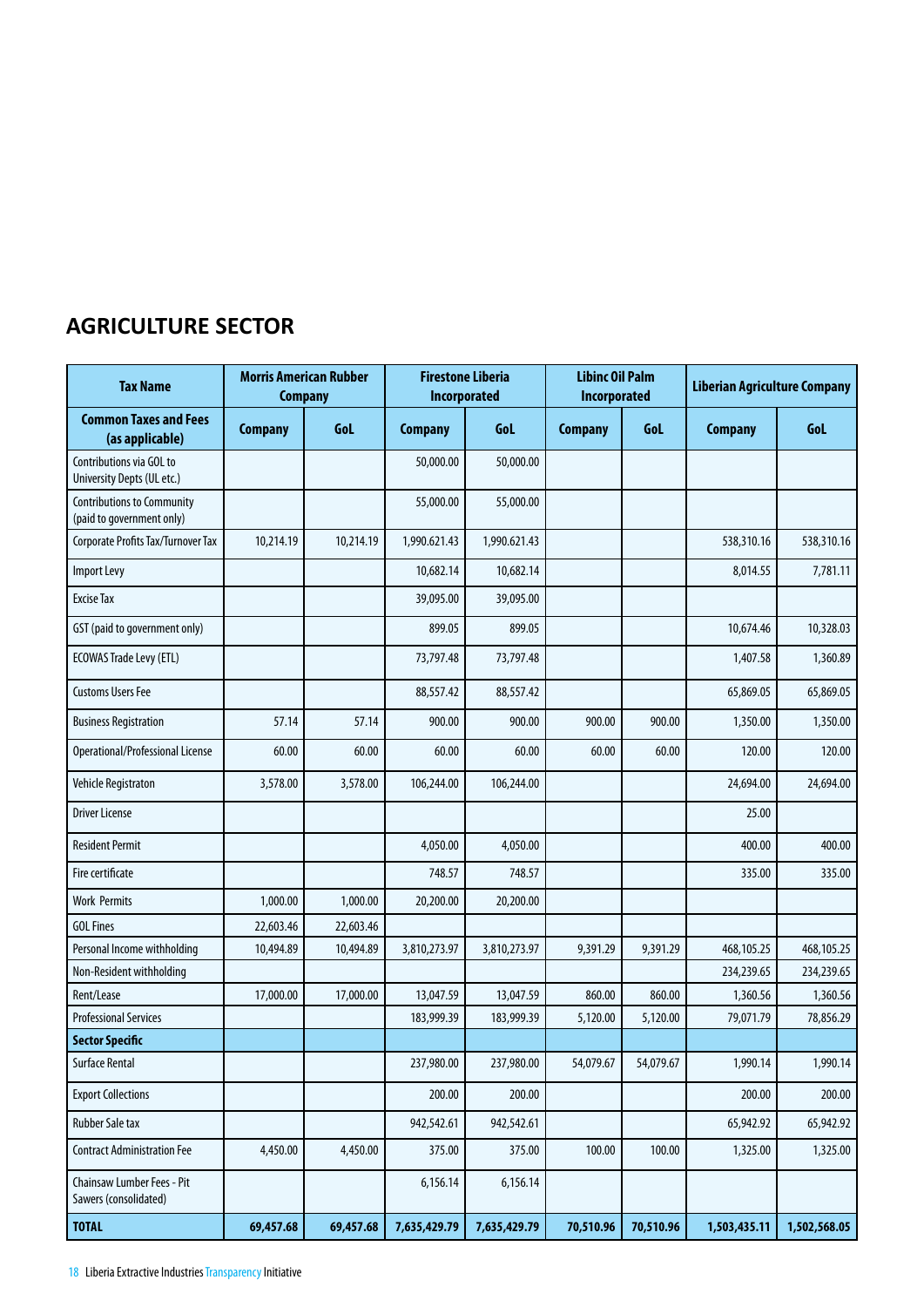| <b>Tax Name</b>                                 | <b>Cavalla Rubber Corporation</b> |              |                | <b>Liberia Forest</b><br><b>Equatorial Palm Oil</b><br><b>Products Incorporated</b> |                |           | <b>Buchanan Renewables</b><br><b>Fuel Incorporated</b> |            |
|-------------------------------------------------|-----------------------------------|--------------|----------------|-------------------------------------------------------------------------------------|----------------|-----------|--------------------------------------------------------|------------|
| <b>Common Taxes and Fees</b><br>(as applicable) | <b>Company</b>                    | GoL          | <b>Company</b> | GoL                                                                                 | <b>Company</b> | GoL       | <b>Company</b>                                         | GoL        |
| Corporate Profits Tax/Turnover Tax              | 263,214.18                        | 263,214.18   |                |                                                                                     |                |           | 47,015.73                                              | 47,015.73  |
| Import Levy                                     | 142,252.11                        | 142,252.11   |                |                                                                                     |                |           | 33,823.07                                              | 33,823.07  |
| <b>Excise Tax</b>                               | 2,675.15                          | 2,675.15     |                |                                                                                     |                |           |                                                        |            |
| GST (paid to government only)                   | 78,659.72                         | 78,659.72    |                |                                                                                     |                |           | 21,642.29                                              | 21,642.29  |
| <b>ECOWAS Trade Levy (ETL)</b>                  | 19,429.25                         | 19,429.25    |                |                                                                                     |                |           | 14,478.67                                              | 14,478.67  |
| <b>Customs Users Fee</b>                        | 7,630.71                          | 7,630.71     |                |                                                                                     |                |           | 15,052.82                                              | 15,052.82  |
| Administrative fees                             |                                   |              |                |                                                                                     |                |           | 100.00                                                 | 100.00     |
| <b>Business Registration</b>                    |                                   |              | 1,800.00       | 1,800.00                                                                            | 900.00         | 900.00    | 900.00                                                 | 900.00     |
| Article of Incorporation                        |                                   |              |                |                                                                                     |                |           |                                                        |            |
| Operational/Professional License                |                                   |              | 60.00          | 60.00                                                                               | 60.00          | 60.00     | 60.00                                                  | 60.00      |
| Vehicle Registraton                             | 350.00                            | 350.00       |                |                                                                                     | 440.00         | 440.00    | 760.00                                                 | 760.00     |
| <b>Resident Permit</b>                          | 225.00                            | 225.00       |                |                                                                                     |                |           |                                                        |            |
| <b>Work Permits</b>                             |                                   |              |                |                                                                                     | 2,000.00       | 2,000.00  |                                                        |            |
| <b>GOL Fines</b>                                | 58,083.90                         | 58,083.90    |                |                                                                                     |                |           | 6,793.40                                               | 6,793.40   |
| Personal Income withholding                     | 407,506.16                        | 407,506.16   | 9,785.67       | 9,785.67                                                                            | 11,476.25      | 11,476.25 | 158,727.67                                             | 158,727.67 |
| Rent/Lease                                      | 19,341.32                         | 19,341.32    | 3,539.00       | 3,539.00                                                                            | 23,275.00      | 23,275.00 |                                                        |            |
| <b>Professional Services</b>                    | 33,544.36                         | 33,544.36    | 6,510.00       | 6,510.00                                                                            | 14,960.00      | 14,960.00 |                                                        |            |
| <b>Sector Specific</b>                          |                                   |              |                |                                                                                     |                |           |                                                        |            |
| <b>Surface Rental</b>                           |                                   |              | 35,936.00      | 35,936.00                                                                           |                |           |                                                        |            |
| <b>Export Tax</b>                               | 30,989.91                         | 30,989.91    |                |                                                                                     |                |           |                                                        |            |
| <b>Export Collections</b>                       | 11,088.28                         | 11,088.28    |                |                                                                                     |                |           |                                                        |            |
| <b>Rubber Sales Tax</b>                         | 56,923.62                         | 56,923.62    |                |                                                                                     |                |           |                                                        |            |
| <b>Block Inspection Fees</b>                    | 889.36                            | 889.36       |                |                                                                                     |                |           |                                                        |            |
| <b>Contract Administration Fee</b>              |                                   |              | 100.00         | 100.00                                                                              |                |           |                                                        |            |
| <b>Stumpage Fee</b>                             |                                   |              |                |                                                                                     |                |           | 3,423.00                                               | 3,423.00   |
| <b>Timber Export License Fees</b>               |                                   |              |                |                                                                                     |                |           | 100.00                                                 | 100.00     |
| Log Export Fees                                 |                                   |              |                |                                                                                     |                |           | 6,421.16                                               | 6,421.16   |
| Chain of Custody Management<br>Fee (PSI)        |                                   |              |                |                                                                                     |                |           | 7,707.00                                               | 7,707.00   |
| <b>TOTAL</b>                                    | 1,133,763.03                      | 1,133,763.03 | 57,730.67      | 57,730.67                                                                           | 53,111.25      | 53,111.25 | 317,004.81                                             | 317,004.81 |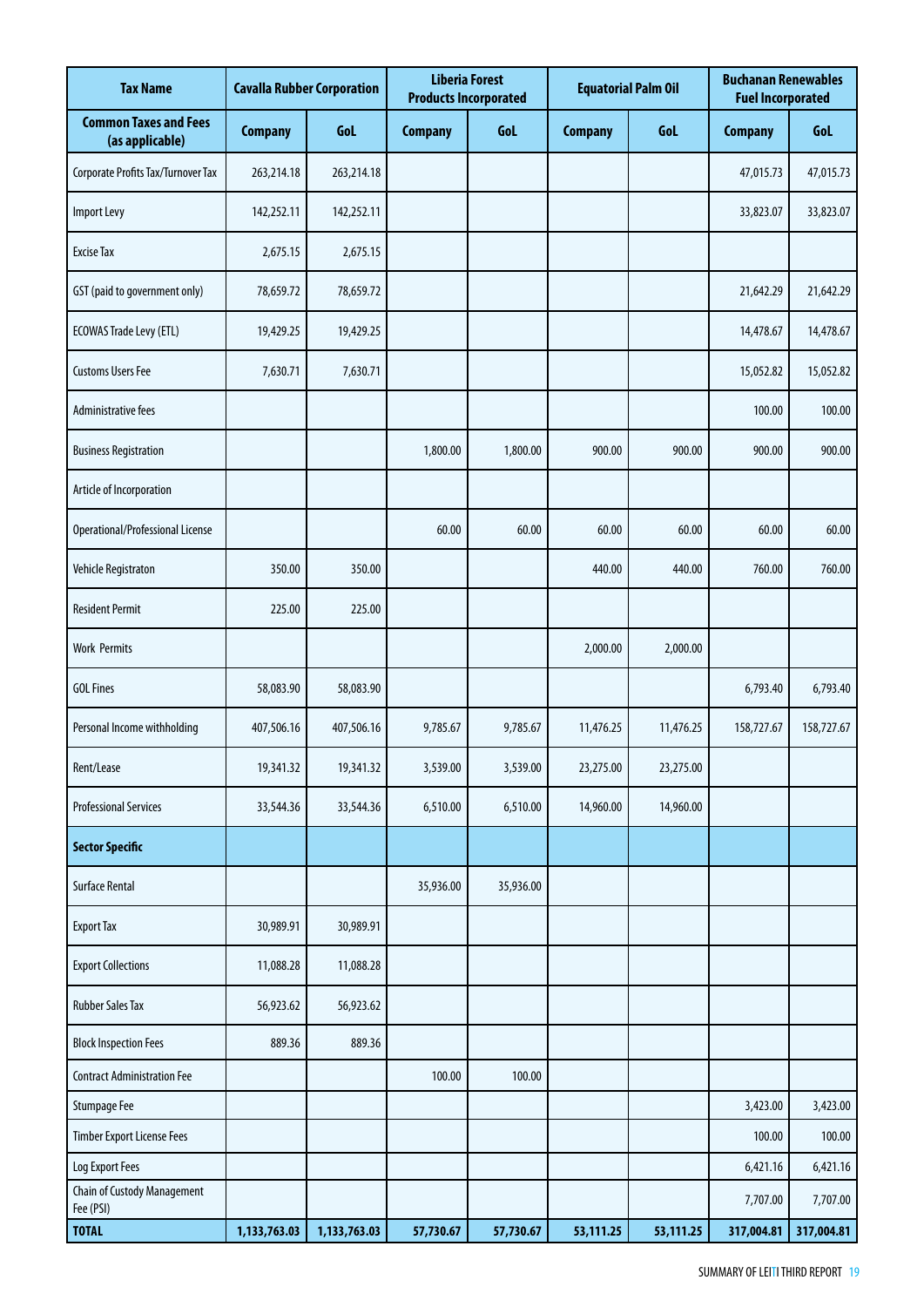| <b>Tax Name</b>                                 | <b>The Liberia Company</b><br>(LIBCO-COCOPA) |            | <b>Sima Darby</b> |            | <b>Novel Liberia Incorporated</b> |           | <b>Salala Rubber Company</b><br>(SRC) |            |
|-------------------------------------------------|----------------------------------------------|------------|-------------------|------------|-----------------------------------|-----------|---------------------------------------|------------|
| <b>Common Taxes and Fees</b><br>(as applicable) | <b>Company</b>                               | Gol        | <b>Company</b>    | <b>Gol</b> | <b>Company</b>                    | GoL       | <b>Company</b>                        | GoL        |
| Corporate Profits Tax/Turnover Tax              |                                              |            |                   |            |                                   |           | 59,805.07                             | 59,805.07  |
| Import Levy                                     |                                              |            | 1,384.38          | 1,384.38   |                                   |           | 5.00                                  | 5.00       |
| GST (paid to government only)                   |                                              |            | 442.04            | 442.04     |                                   |           |                                       |            |
| <b>ECOWAS Trade Levy (ETL)</b>                  |                                              |            | 55,907.06         | 55,907.06  |                                   |           |                                       |            |
| <b>Customs Users Fee</b>                        |                                              |            | 83,692.81         | 83,692.81  |                                   |           | 37,103.77                             | 37,103.77  |
| <b>Business Registration</b>                    | 900.00                                       | 900.00     | 900.00            | 900.00     | 900.00                            | 900.00    | 900.00                                | 900.00     |
| <b>Operational/Professional License</b>         | 60.00                                        | 60.00      | 60.00             | 60.00      | 60.00                             | 60.00     | 60.00                                 | 60.00      |
| Vehicle Registraton                             | 2.861.00                                     | 2,861.00   | 6,495.00          | 6,495.00   | 230.00                            | 230.00    | 18,990.00                             | 18,990.00  |
| <b>Resident Permit</b>                          |                                              |            | 3,850.00          | 3,850.00   | 150.00                            | 150.00    | 750.00                                | 750.00     |
| Fire certificate                                |                                              |            |                   |            |                                   |           |                                       |            |
| <b>Work Permits</b>                             |                                              |            | 5,000.00          | 5,000.00   | 900.00                            | 900.00    | 4,000.00                              | 4,000.00   |
| <b>GOL Fines</b>                                |                                              |            | 75,338.66         | 75,338.66  |                                   |           |                                       |            |
| Personal Income withholding                     | 99.951.04                                    | 99,951.04  | 70,742.71         | 70,742.71  | 13,325.49                         | 13,325.49 | 313,281.68                            | 313,281.68 |
| Rent/Lease                                      |                                              |            |                   |            |                                   |           | 1,050.00                              | 1,050.00   |
| <b>Professional Services</b>                    | 63.24                                        | 63.24      | 730.19            | 730.19     | 2,950.50                          | 2,950.50  |                                       |            |
| <b>Sector Specific</b>                          |                                              |            |                   |            |                                   |           |                                       |            |
| <b>Surface Rental</b>                           | 1,500.00                                     | 1,500.00   | 40,000.00         | 40,000.00  |                                   |           | 1,200.00                              | 1,200.00   |
| <b>Land Resource Tax</b>                        |                                              |            | 310.00            | 310.00     |                                   |           |                                       |            |
| <b>Rubber Sale tax</b>                          |                                              |            |                   |            |                                   |           |                                       |            |
| <b>Contract Administration Fee</b>              |                                              |            | 150.00            | 150.00     |                                   |           |                                       |            |
| <b>Block Inspection Fees</b>                    |                                              |            |                   |            |                                   |           | 200.00                                | 200.00     |
| Rubber/Wood Products Export<br>Fees             |                                              |            |                   |            |                                   |           | 351,627.54                            | 351,627.54 |
| <b>TOTAL</b>                                    | 105,335.28                                   | 105,335.28 | 345,002.85        | 345,002.85 | 18,515.99                         | 18,515.99 | 788,973.06                            | 788,973.06 |

### taxpayers That Did Not Submit Templates (Agriculture Sector)

| <b>Tax Name</b>                                 |                | <b>ADA/LAP</b> |                | <b>The Lee group of Companies</b> |  |  |
|-------------------------------------------------|----------------|----------------|----------------|-----------------------------------|--|--|
| <b>Common Taxes and Fees</b><br>(as applicable) | <b>Company</b> | GoL            | <b>Company</b> | GoL                               |  |  |
| Corporate Profits Tax/Turnover Tax              |                |                |                | 18,156.60                         |  |  |
| Import Levy                                     |                | 2,015.11       |                | 4,080.64                          |  |  |
| <b>Excise Tax</b>                               |                | 70.83          |                |                                   |  |  |
| GST (paid to government only)                   |                | 1,272.04       |                | 3,965.55                          |  |  |
| <b>ECOWAS Trade Levy (ETL)</b>                  |                | 27,939.81      |                | 476.61                            |  |  |
| <b>Customs Users Fee</b>                        |                | 44,052.22      |                |                                   |  |  |
| <b>Business Registration</b>                    |                |                |                | 900.00                            |  |  |
| Operational/Professional License                |                |                |                | 60.00                             |  |  |
| Vehicle Registraton                             |                |                |                | 7,395.00                          |  |  |
| <b>Resident Permit</b>                          |                | 250.00         |                | 2,200.00                          |  |  |
| Fire certificate                                |                |                |                | 35.00                             |  |  |
| <b>GOL Fines</b>                                |                | 1,605.99       |                | 4,766.31                          |  |  |
| Personal Income withholding                     |                | 15,602.50      |                | 32,628.54                         |  |  |
| Rent/Lease                                      |                | 690.00         |                | 34,131.72                         |  |  |
| <b>Contract Administration Fee</b>              |                |                |                | 160.00                            |  |  |
| <b>TOTAL</b>                                    |                | 93,498.50      |                | 108,955.97                        |  |  |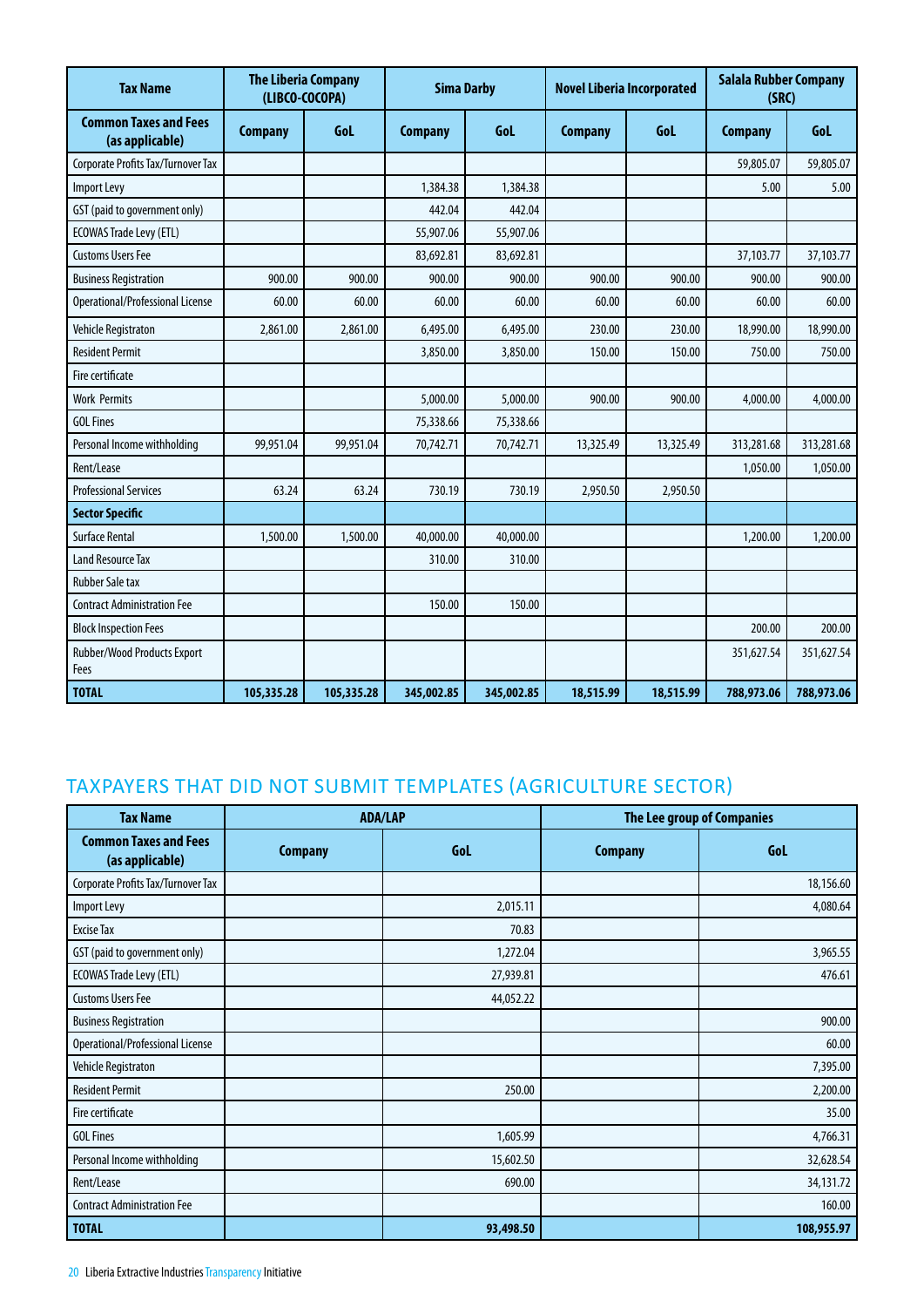## **OIL SECTOR**

| <b>Tax Kind</b>                                                | <b>Regal Liberia Limited/</b><br><b>European Hydrocarbons</b><br><b>Limited - African Petroleum</b><br><b>Corporation</b> |              | <b>Oranto Petroleum Liberia</b><br><b>Limited</b> |              | <b>Broadway Consolidated Plc</b> |            | <b>National Oil Company of</b><br><b>Liberia</b> |              |
|----------------------------------------------------------------|---------------------------------------------------------------------------------------------------------------------------|--------------|---------------------------------------------------|--------------|----------------------------------|------------|--------------------------------------------------|--------------|
| <b>Common Taxes and Fees</b><br>(as applicable)                | <b>Company</b>                                                                                                            | Gol          | <b>Company</b>                                    | GoL          | <b>Company</b>                   | <b>Gol</b> | <b>Company</b>                                   | GoL          |
| Contributions via GOL to Univer-<br>sity Depts (UL etc.)       | 216,336.30                                                                                                                | 216,336.30   | 100,000.00                                        | 100,000.00   | 98,965.00                        | 98,965.00  |                                                  |              |
| <b>Contributions to Community</b><br>(paid to government only) |                                                                                                                           |              |                                                   |              |                                  |            | 350,000.00                                       | 350,000.00   |
| Import Levy                                                    |                                                                                                                           |              |                                                   |              |                                  |            | 3,833.24                                         | 3,833.24     |
| GST (paid to government only)                                  |                                                                                                                           |              |                                                   |              |                                  |            | 3,881.80                                         | 3,881.80     |
| <b>ECOWAS Trade Levy (ETL)</b>                                 |                                                                                                                           |              |                                                   |              |                                  |            | 511.10                                           | 511.10       |
| <b>Business Registration</b>                                   |                                                                                                                           |              |                                                   |              | 900.00                           | 900.00     |                                                  |              |
| Operational/Professional License                               |                                                                                                                           |              |                                                   |              | 60.00                            | 60.00      |                                                  |              |
| Vehicle Registraton                                            |                                                                                                                           |              |                                                   |              |                                  |            | 2,812.00                                         | 2,812.00     |
| Dividends to GOL                                               |                                                                                                                           |              |                                                   |              |                                  |            | 250,000.00                                       | 250,000.00   |
| Personal Income Withholding                                    |                                                                                                                           |              | 2,428.86                                          | 2,428.86     |                                  |            | 201,531.34                                       | 201,531.34   |
| Rent/Lease                                                     |                                                                                                                           |              |                                                   |              |                                  |            | 5,776.50                                         | 5,776.50     |
| <b>Sector Specific</b>                                         |                                                                                                                           |              |                                                   |              |                                  |            |                                                  |              |
| <b>Surface Rental</b>                                          | 322,735.70                                                                                                                | 322,735.70   | 93,610.00                                         | 93,610.00    | 245,921.81                       | 245,921.81 | 1,450,400.59                                     | 1,450,400.59 |
| <b>Exploration License Fees</b>                                |                                                                                                                           |              |                                                   |              | 15,000.00                        | 15,000.00  |                                                  |              |
| <b>Oil License Fees</b>                                        |                                                                                                                           |              | 100,000.00                                        | 100,000.00   |                                  |            |                                                  |              |
| <b>Social Welfare Contribution</b>                             | 300,000.00                                                                                                                | 300,000.00   | 150,000.00                                        | 150,000.00   |                                  |            |                                                  |              |
| <b>Annual Training</b>                                         | 200,000.00                                                                                                                | 200,000.00   | 125,000.00                                        | 125,000.00   | 199,944.00                       | 199,944.00 |                                                  |              |
| Hydrocarbon Development Fund                                   | 375,000.00                                                                                                                | 375,000.00   | 500,000.00                                        | 500,000.00   | 300,000.00                       | 300,000.00 |                                                  |              |
| <b>TOTAL</b>                                                   | 1,414,072.00                                                                                                              | 1,414,072.00 | 1,071,038.86                                      | 1,071,038.86 | 860,790.81                       | 860,790.81 | 2,268,746.57                                     | 2,268,746.57 |

| <b>Tax Kind</b>                                     | Pty. Limited/Respol/Anadarko Liberia Block 10 | Anadarko Liberia Company/Woodside West Africa | <b>International Resources Strategies Energy</b><br>Liberia Incorporated |            |  |
|-----------------------------------------------------|-----------------------------------------------|-----------------------------------------------|--------------------------------------------------------------------------|------------|--|
| <b>Common Taxes and Fees (as applicable)</b>        | <b>Company</b>                                | Gol                                           | <b>Company</b>                                                           | Gol.       |  |
| Contributions via GOL to University Depts (UL etc.) | 375,000.00                                    | 375,000.00                                    |                                                                          |            |  |
| <b>Business Registration</b>                        | 1,800.00                                      | 1,800.00                                      |                                                                          |            |  |
| Article of Incorporation                            | 560.00                                        | 560.00                                        |                                                                          |            |  |
| Operational/Professional License                    | 60.00                                         | 60.00                                         |                                                                          |            |  |
| Vehicle Registraton                                 |                                               |                                               | 100.00                                                                   |            |  |
| Non-Resident Withholding                            | 32,761.28                                     | 32,761.28                                     |                                                                          |            |  |
| Rent/Lease                                          | 1,794.44                                      | 1,794.44                                      |                                                                          |            |  |
| <b>Professional Services</b>                        | 1,058.59                                      | 1,058.59                                      |                                                                          |            |  |
| <b>Sector Specific</b>                              |                                               |                                               |                                                                          |            |  |
| Surface Rental                                      | 724,100.00                                    | 724,100.00                                    | 34,159.27                                                                | 34,159.27  |  |
| Oil License Fees                                    |                                               |                                               | 50,000.00                                                                | 50,000.00  |  |
| <b>Social Welfare Contribution</b>                  | 700,000.00                                    | 700,000.00                                    |                                                                          |            |  |
| <b>Annual Training</b>                              | 550,000.00                                    | 550,000.00                                    | 75,000.00                                                                | 75,000.00  |  |
| Hydrocarbon Development Fund                        | 625,000.00                                    | 625,000.00                                    | 50,000.00                                                                | 50,000.00  |  |
| <b>Rural Energy Fund</b>                            | 200,000.00                                    | 200,000.00                                    |                                                                          |            |  |
| <b>TOTAL</b>                                        | 3,212,134.31                                  | 3,212,134.31                                  | 209,259.27                                                               | 209,159.27 |  |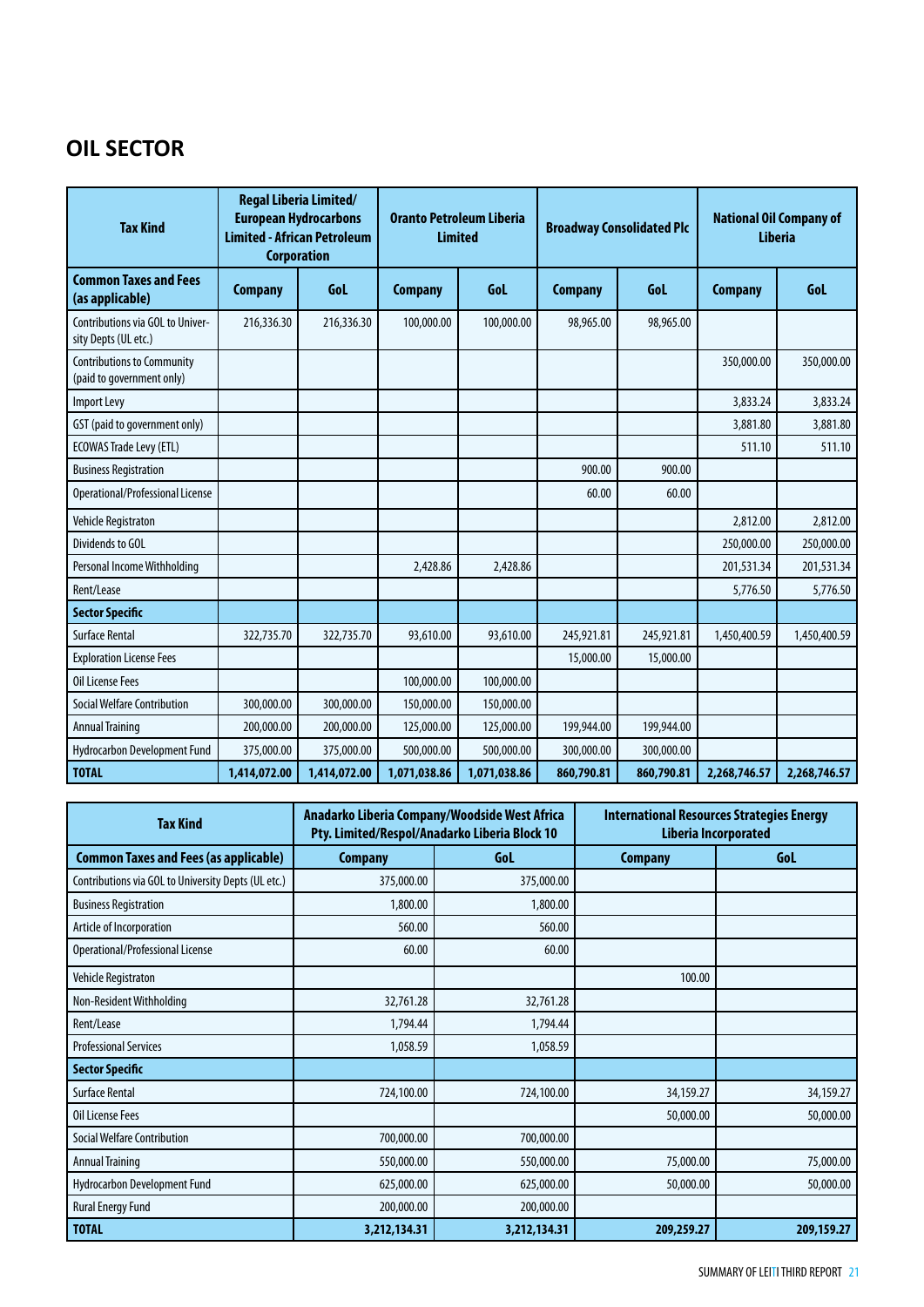# **LIST OF COMPANIES THAT SUBMITTED REPORT**

#### **MINING SECTOR**

- 1. AmLib United Minerals INC
- 2. ArcelorMittal Liberia
- 3. BHP Billiton World Exploration
- 4. Hummingbird Resources Liberia Inc.
- 5. Bea Mountain Mining Corporation
- 6. Konblo Bumi Incorporated
- 7. Golden Mass Trading
- 8. Treco Mining Company
- 9. West Africa Gold and Diamond Incorporated<br>10. Golden Vision Trading
- 10. Golden Vision Trading
- 11. Pedra Corporation (Pedra Mining Company)
- 12. H-10 International Incorporated/LME Collaterate
- 13. Star Diamond Company
- 14. Jamu Resources Incorporated
- 15. Ascension Resources Corporation
- 16. Global Mining Incorporated (GMI)<br>17. N. E. S Incorporated
- N. E. S Incorporated
- 18. Massa Investment Corporation<br>19. Iarwuo-Wolu Incorporated
- Larwuo-Wolu Incorporated
- 20. Putu/Mano River
- 21. Alex Steward Assayers Ltd.
- 22. Bukon Jedeh Resources Inc.
- 23. Afro Minerals Inc.<br>24. Deveton Mining C
- Deveton Mining Company 25. Sinoe Exploration Ltd
- 
- 26. China Union Mining Corporation Limited<br>27. Texas International Group
- Texas International Group
- 28. Vision Inc
- 29. Royal Company
- 30. ADMT Company
- 31. Yuly Diamond Company Inc.

#### **AGRICULTURE SECTOR**

- 1. Salala Rubber Company (SRC)
- 2. Firestone Liberia
- 3. Liberia Agriculture Company (LAC)
- 4. Cavalla Rubber Company (CRC)<br>5. The Liberia Company (LIBCO C
- The Liberia Company (LIBCO COCOPA)
- 6. NOVEL Liberia Inc
- 7. Equatorial Palm Oil
- 8. LIBINIC Oil Palm Inc
- 9. Sime Darby
- 10. Buchanan Renewables Fuel Incorporated 11. Morris American Rubber Company
- 12. Liberia Forest Products Incorporated
- 

#### **OIL SECTOR**

- 1. Anadarko Liberia Company/Woodside West Africa Pty. limited/ Respol/Anadarko Liberia Block 10
- 2. ORANTO Petroleum Liberia Limited
- 3. International Resource Strategy Liberia Energy (IRSLE)
- 4. Broadway Consolidated PLC
- 5. National Oil Company of Liberia
- 6. Regal Liberia Limited/European Hydrocarbons Limited African Petroleum Corporation

#### **FORESTRY SECTOR**

- 1. Tarpeh Timber Corporation
- 2. B & V Timber
- 3. Bargo & Bargo Enterprise Inc<br>4. Alpha Logging & Wood Proce
- 4. Alpha Logging & Wood Processing Inc
- 5. EJ & J Corporation
- 6. Liberia Tree & Trading Corporation (LTTC)
- Euro Logging Company
- 8. Geblo Logging Industry Inc
- 9. Bopolu Development Corporation
- 10. Universal Forestry Corporation
- 11. Malayasi Logging Company 12. Atlantic Resource Ltd.
- 13. International Consultant Capital

30. Incorporated

- 14. Ecowood Incorporated/Texas International Incorporated
- 15. Mandra LTTC Incorporated
- 16. Mandra Forestry Liberia Limited
- 17. Bassa Timber & Logging Company

31. Precious Mineral Mining Company 32. Fine Minerals Inter Limited 33. Balaji Gems export-Import Incorporated

34. Knights Group Incorporated<br>35. Liberia Mining Company Liberia Mining Company 36. Explorex Liberia Company<br>37. Subsea resources DMCC In 37. Subsea resources DMCC Incorporated<br>38. KPO Resources Incorporated KPO Resources Incorporated 39. Comptoire de Diamant du Liberia 40. International Mining Associate Incorporated<br>41 Ducor Minerals

41. Ducor Minerals 42. Belle Resources Limited 43. Bopolu Commercial Limited 44. Liberia Gold Refinery Corporation

1. The Lee Group of Companies

2. Akewa Group of Companies

1. Pit Sawers-Forestry Sector 2. Small Scale Miners-Mining Sectors

**AGRICULTURE SECTOR**

2. ADA/LAP **FORESTRY SECTOR**

1. Eco Timber

**OTHERS**

# **LIST OF COMPANIES THAT did not SUBMITTED REPORT**

#### **MINING SECTOR**

- 1. Australian Exploration
- 2. G-10 Exploration Incorporated
- 3. Liberty Gold and Diamond Mining
- 4. Global Minerals Investment
- 5. Youssef Diamond Mining Company
- 6. African Aura Resources Liberia Limited
- 7. Horizon Investment Incorporated
- 8. Diasoma Mineral Incorporated
- 9. Shine Star Business Corporation
- 10. KBL Liberia Mining Company
- 11. M & G Infinity Incorporated
- 12. Noya mining Company Limited
- 13. S. A. J Minerals<br>14. Liberia Tailing I
- Liberia Tailing Incorporated
- 
- 15. J.D. C Diamond<br>16. Estmor Gold mi **Estmor Gold mining Company**
- 17. Five talents Incorporated
- 18. Explorex Overseas Limited
- 19. Weajue Hill Mining Corporation
- 
- 20. Fair View Mineral Incorporated<br>21. Hualee International Corporation 21. Hualee International Corporation
- 22. Sinlib Mining Company Liberia Limited
- 
- 23. CIT Incorporated<br>24 Contact Internati 24. Contact International Clearing Agency (CICA)

22 Liberia Extractive Industries Transparency Initiative

- 25. RAFF Resources Incorporated
- 26. GBF Investments Incorporated
- 27. Louise T. Steele
- 28. BSG Resources Liberia Limited 29. Silla Enterprises Incorporated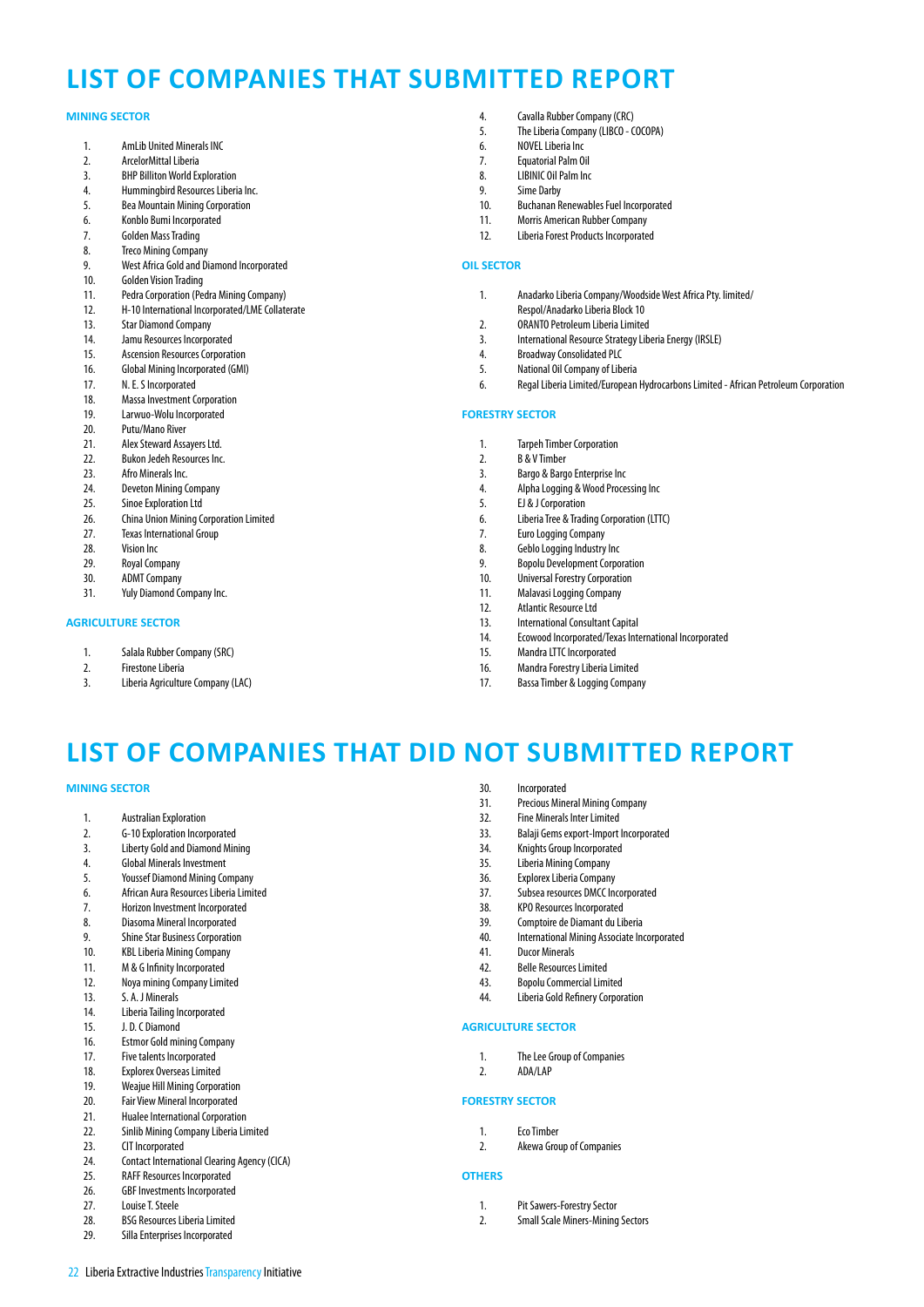### **The LEITI Secretariat Staff**

Samson S. Tokpah Head of Secretariat sstokpah@leiti.org.lr

Konah D. Karmo Deputy Head of Secretariat kdkarmo@leiti.org.lr

Hnede L. Berrian Administrative Manager hlberrian@leiti.org.lr